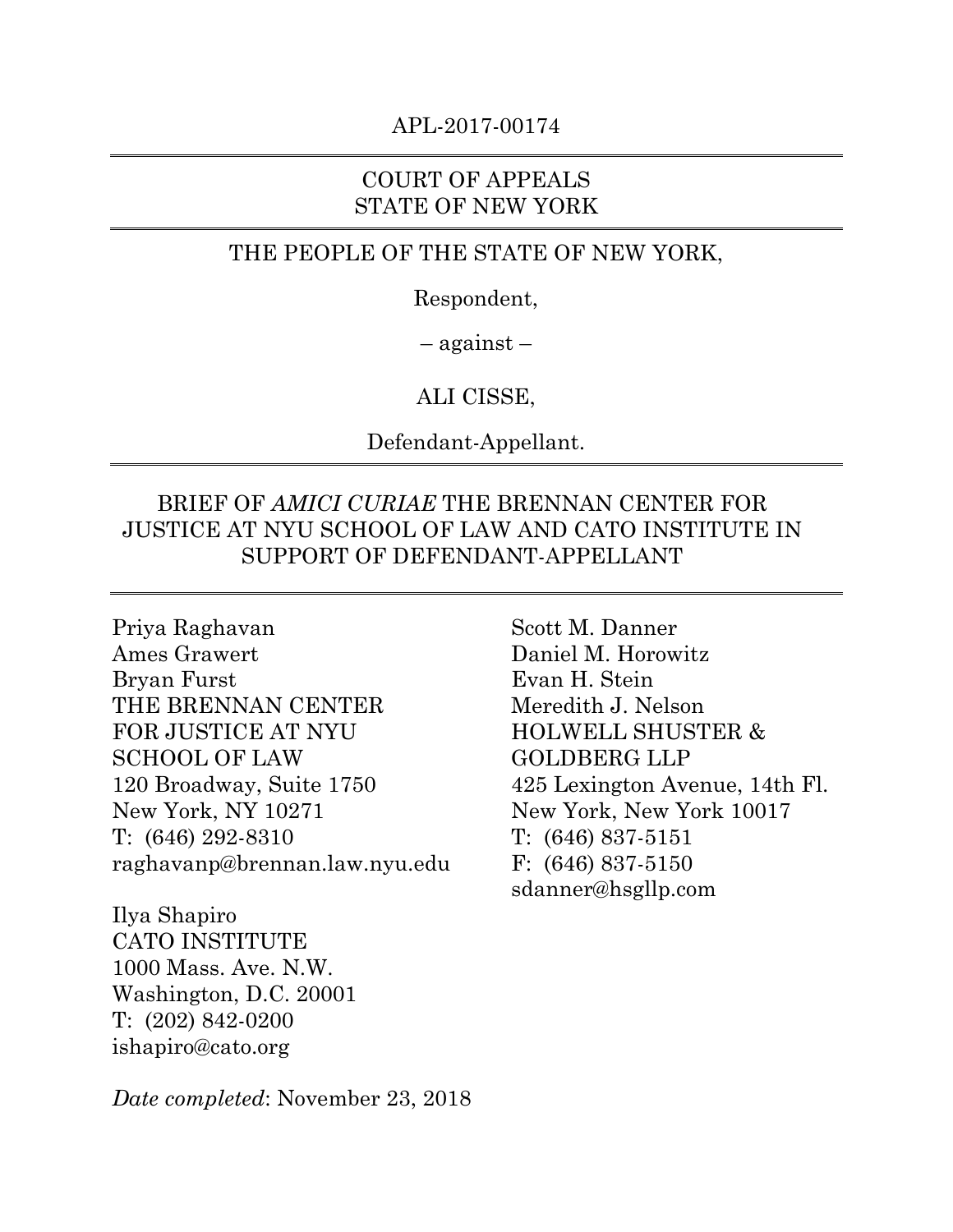## **STATEMENT UNDER RULE 500.1(f)**

*Amicus curiae* the Brennan Center for Justice at NYU School of Law has no parents, affiliates, or subsidiaries.

*Amicus curiae* the Cato Institute has no parents, affiliates, or subsidiaries.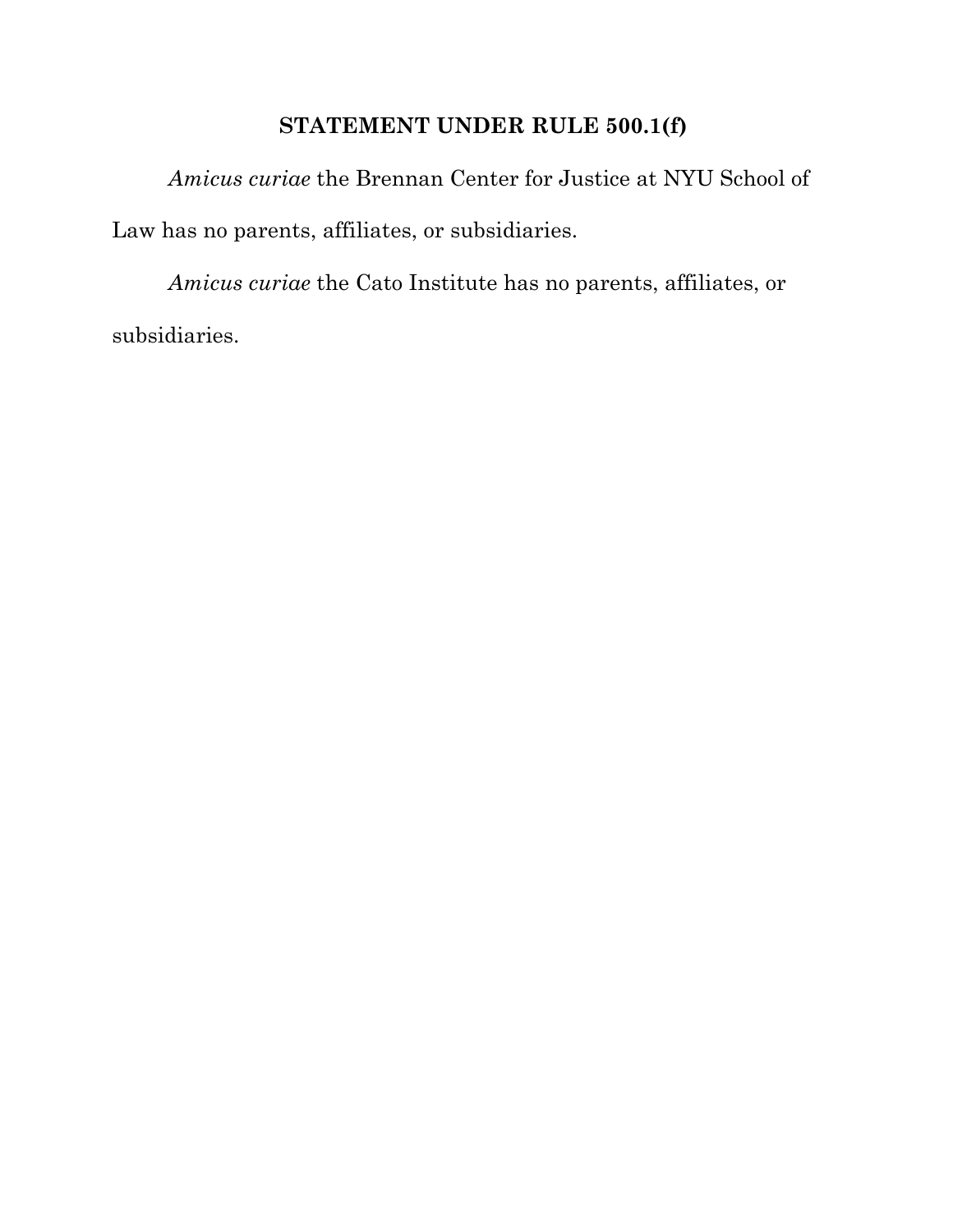# **TABLE OF CONTENTS**

|                | A.              |    | De Bour defines level-one encounters to exclude<br>"threatening" or "intimidating" police conduct3                                                                                                                                     |  |  |  |
|----------------|-----------------|----|----------------------------------------------------------------------------------------------------------------------------------------------------------------------------------------------------------------------------------------|--|--|--|
|                | <b>B.</b>       |    | <i>Reyes</i> holds that a shouted command to "stop!" is                                                                                                                                                                                |  |  |  |
|                | C.              |    |                                                                                                                                                                                                                                        |  |  |  |
|                | <b>ARGUMENT</b> |    |                                                                                                                                                                                                                                        |  |  |  |
| $\mathbf{I}$ . |                 |    | THE COURT SHOULD OVERRULE PEOPLE V. REYES<br>BECAUSE IT IGNORES THE REALITY OF POLICE/CITIZEN<br>INTERACTIONS AND CONTRIBUTES TO UNNECESSARY<br>COMMANDS TO STOP ARE INHERENTLY AND<br>NECESSARILY "INTIMIDATING" AND "THREATENING." 7 |  |  |  |
|                | A.              |    | Empirical evidence demonstrates that Reyes                                                                                                                                                                                             |  |  |  |
|                |                 |    | 1. National research shows that citizens<br>find police commands to be both intimidating                                                                                                                                               |  |  |  |
|                |                 | 2. | Empirical evidence confirms that New Yorkers<br>also find police commands to be threatening and                                                                                                                                        |  |  |  |
|                | Β.              |    | Many courts have reexamined legal rules surrounding<br>police/citizen encounters based on recent research 14                                                                                                                           |  |  |  |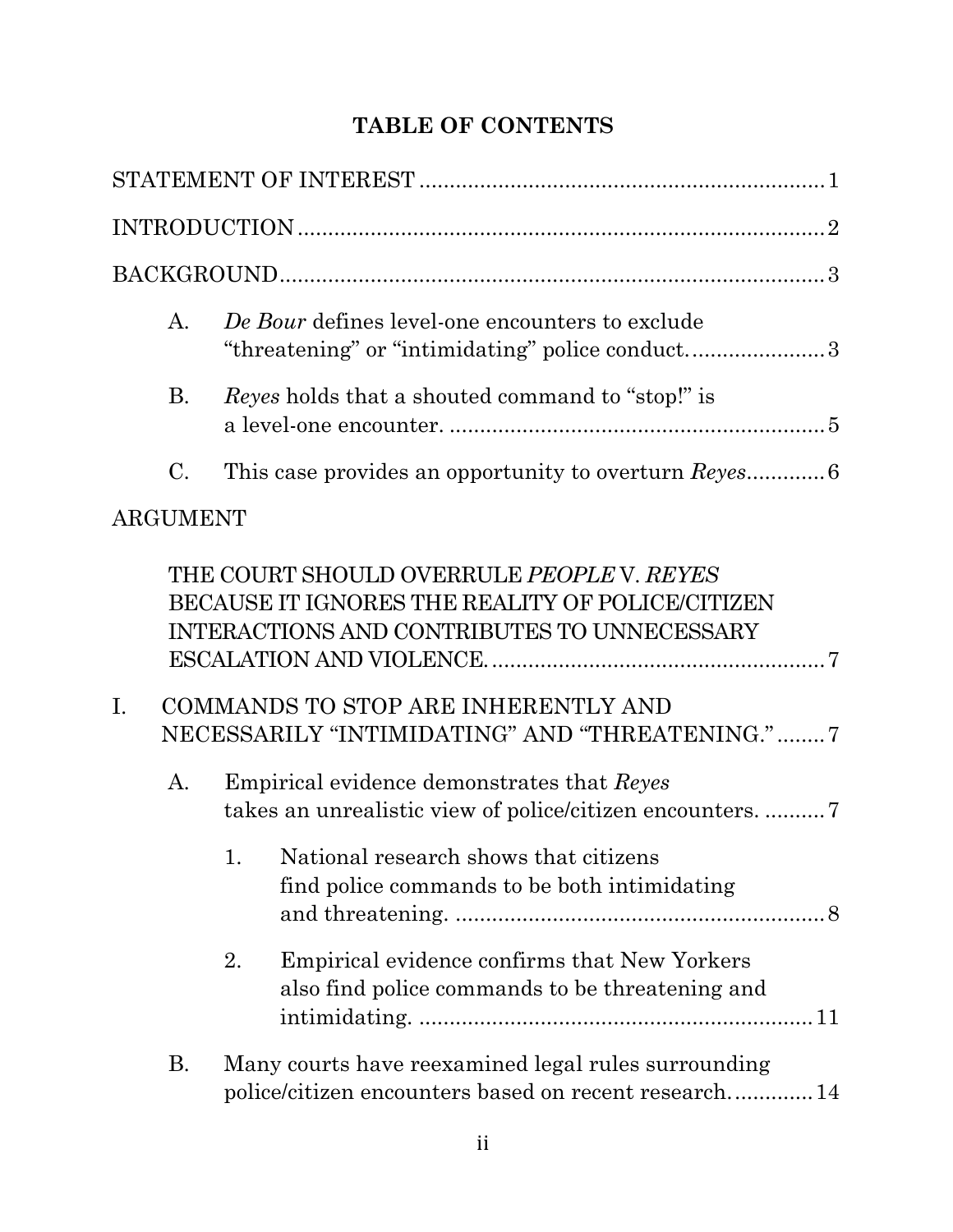| II. |    |    | REYES ABRIDGES THE RIGHT TO BE LEFT ALONE AND                                                                          |
|-----|----|----|------------------------------------------------------------------------------------------------------------------------|
|     | A. |    | Overruling Reyes is necessary to protect the                                                                           |
|     |    | 1. | Courts have bootstrapped the right to request<br>information into an unfettered power to seize17                       |
|     |    | 2. | Professed safeguards against bootstrapping                                                                             |
|     |    | 3. | Reyes should be overruled to restore the                                                                               |
|     | Β. |    | Reyes should also be revisited because it risks<br>escalating police/citizen encounters and incentivizes               |
|     |    | 1. | <i>Reyes</i> encourages citizens to disobey commands25                                                                 |
|     |    | 2. | By encouraging citizens to disobey commands,                                                                           |
|     |    | 3. | Encouraging flight can have lethal real-world                                                                          |
|     |    | 4  | By requiring founded suspicion to issue a<br>command to stop, the Court can diminish the                               |
|     |    |    | III. REQUIRING "FOUNDED SUSPICION" TO<br>PRECEDE A COMMAND WILL NOT PREVENT<br>REASONABLE REQUESTS FOR INFORMATION. 31 |
|     |    |    |                                                                                                                        |
|     |    |    |                                                                                                                        |
|     |    |    |                                                                                                                        |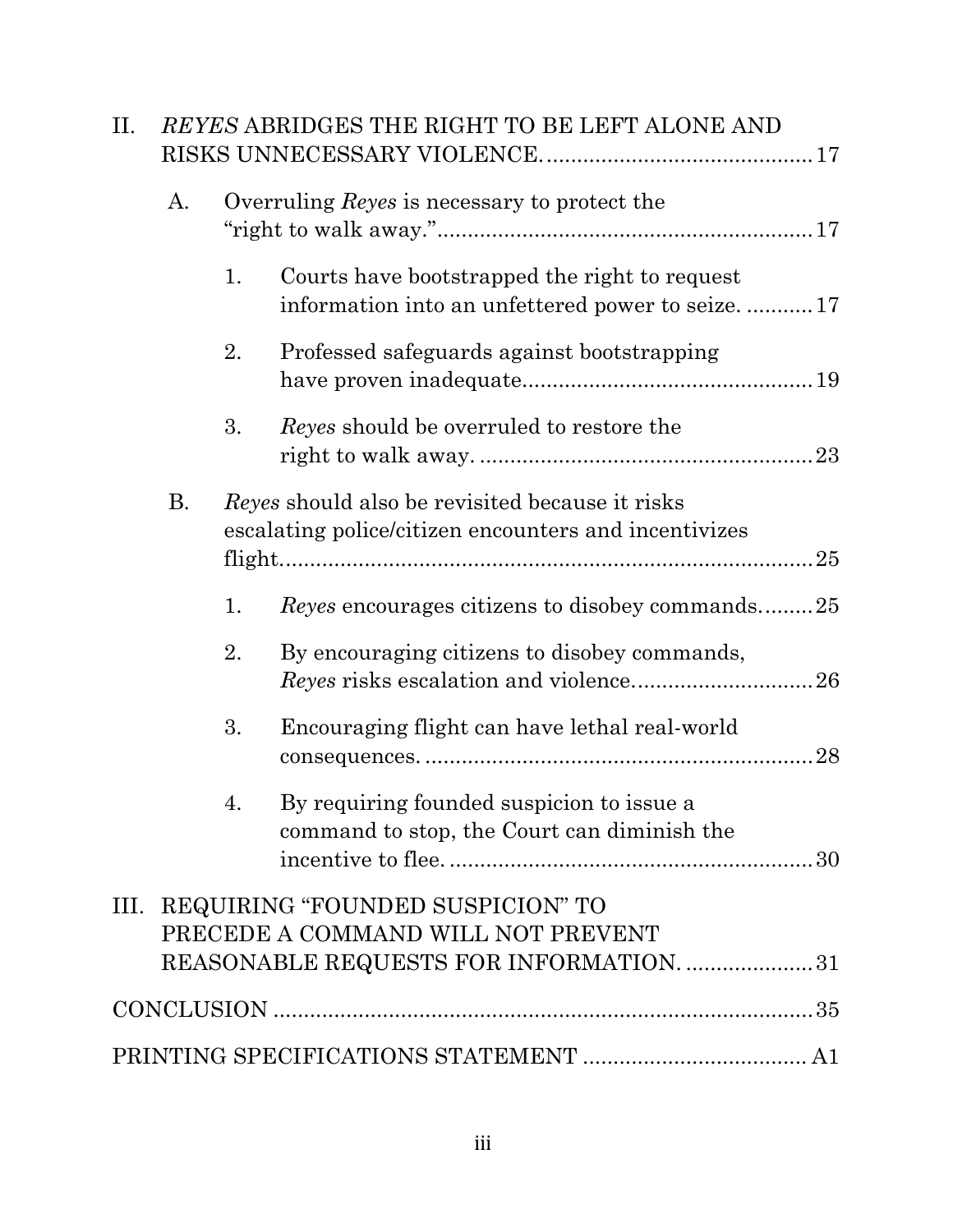# **TABLE OF AUTHORITIES**

## **Cases**

| Beaver v. City of Federal Way, |
|--------------------------------|
| Bolden v. City of Euclid,      |
| California v. Hodari D.,       |
| Commonwealth v. Nestor N.,     |
| Commonwealth v. Warren,        |
| Dennis v. State,               |
| <i>Florida v. Bostick,</i>     |
| Floyd v. City of New York,     |
| Graham v. Connor,              |
| Helvering v. Hallock,          |
| Henson v. United States,       |
| <i>Illinois v. Wardlow,</i>    |
| Jones v. State,<br>23          |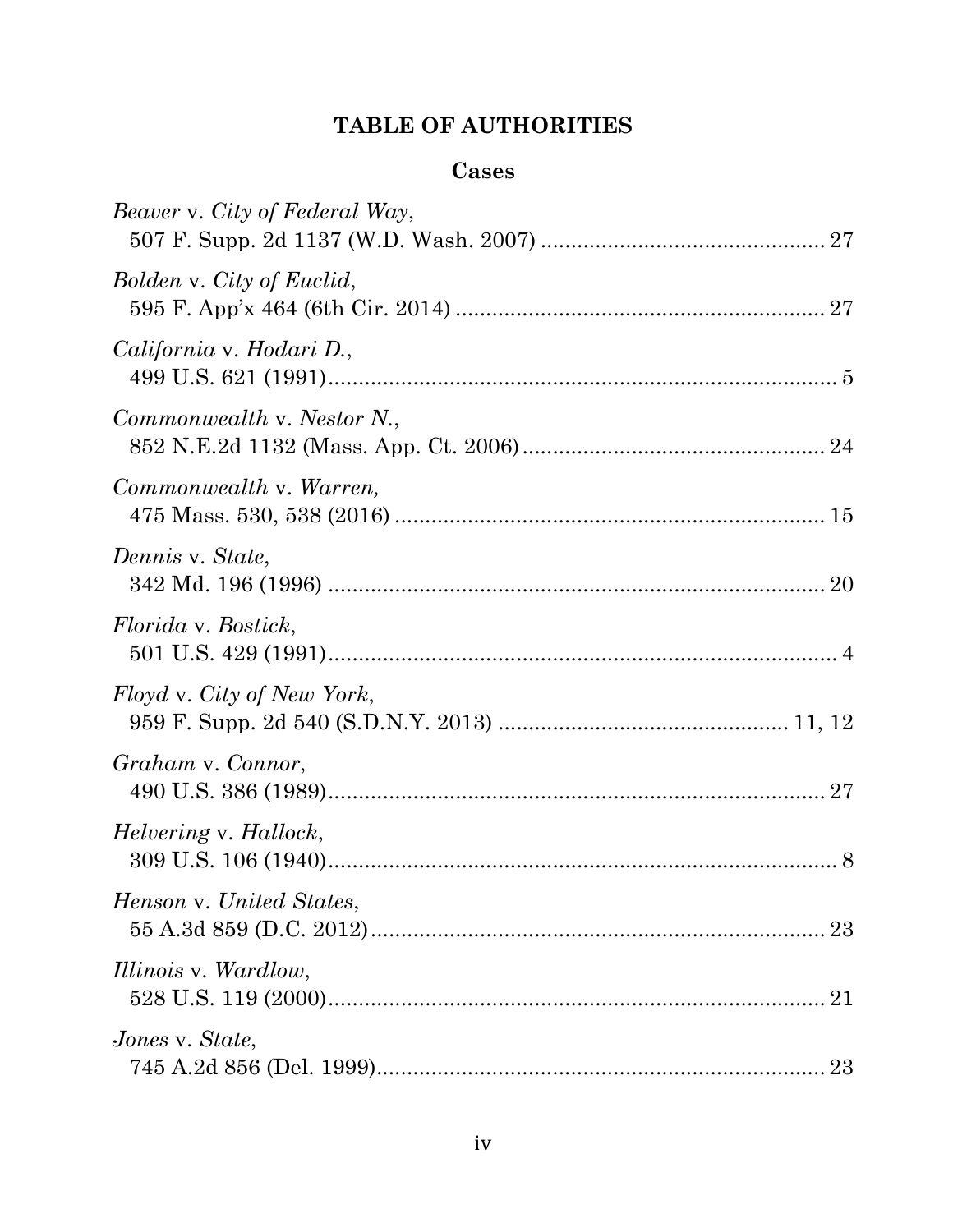| Miles v. United States,                                                                       |
|-----------------------------------------------------------------------------------------------|
| Mitchell v. Yeadon Borough,<br>No. Civ.A. 01-1203, 2002 WL 265021 (E.D. Pa. Feb. 22, 2002) 28 |
| Outlaw v. People,                                                                             |
| People v. Barksdale,                                                                          |
| People v. Bing,                                                                               |
| People v. Boodle,                                                                             |
| People v. Bora,                                                                               |
| People v. Cantor,                                                                             |
| People v. De Bour,                                                                            |
| People v. Hardrick,                                                                           |
| People v. Hobson,                                                                             |
| People v. Hollman,                                                                            |
| <i>People v. Holmes,</i>                                                                      |
| People v. Howard,                                                                             |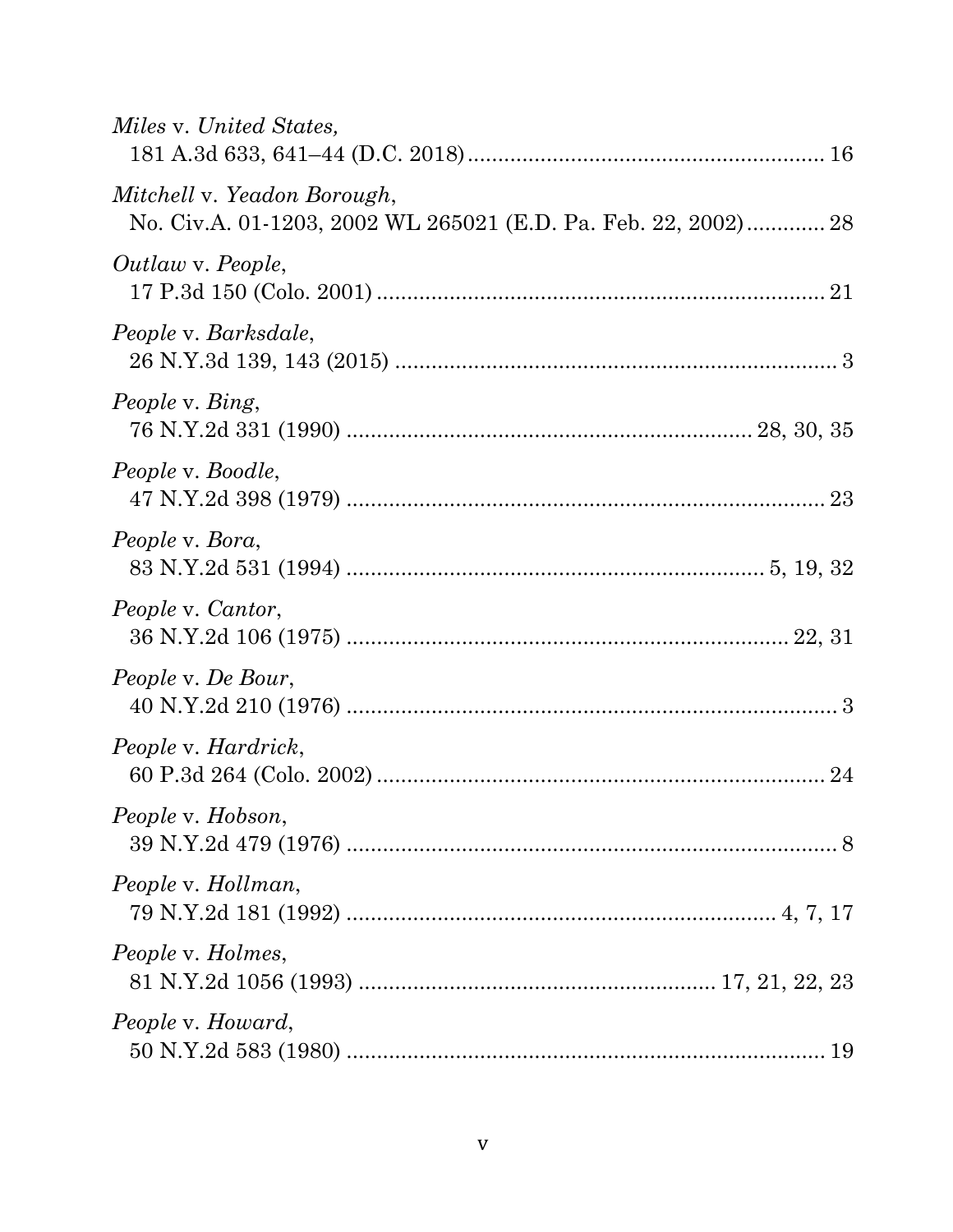| People v. Jenkins,        |
|---------------------------|
| People v. Martinez,       |
| People v. Matos,          |
| People v. Moore,          |
| People v. Peque,          |
| People v. Perez,          |
| <i>People v. Reyes,</i>   |
| People v. Reyes,          |
| People v. Sierra,         |
| <i>People v. Tiribio,</i> |
| <i>People v. Torres,</i>  |
| State v. Anderson,        |
| State v. Benton,          |
| State v. Gatewood,        |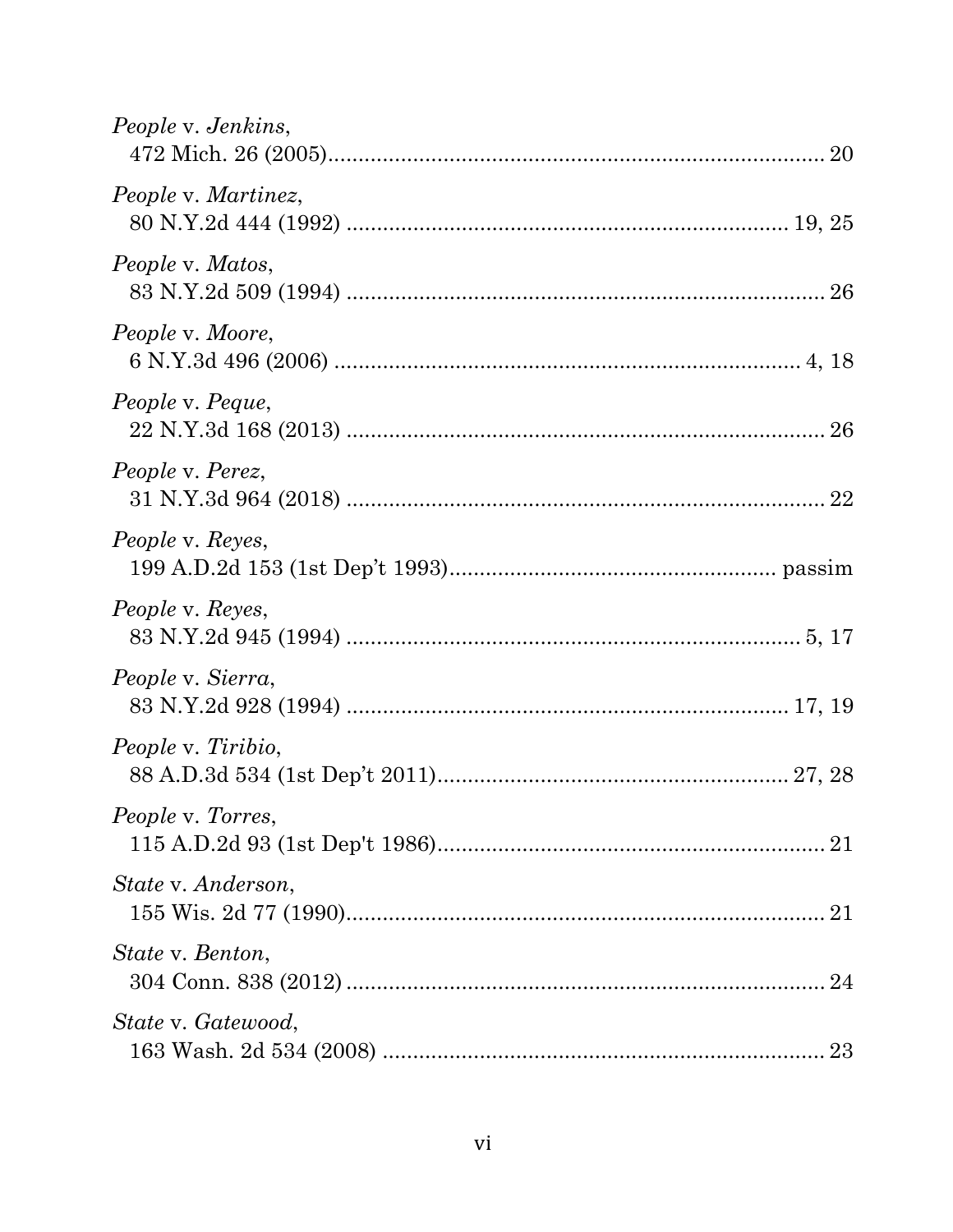| State v. Hammond,            |
|------------------------------|
| State v. Harbison,           |
| State v. Johnson,            |
| State v. Tominiko,           |
| <i>State v. Williams,</i>    |
| <i>State v. Young,</i>       |
| Strange v. Commonwealth,     |
| Tennessee v. Garner,         |
| Terry v. Ohio,               |
| United States v. Beauchamp,  |
| United States v. Broomfield, |
| United States v. Dupree,     |
| United States v. Gordon,     |
| United States v. Swindle,    |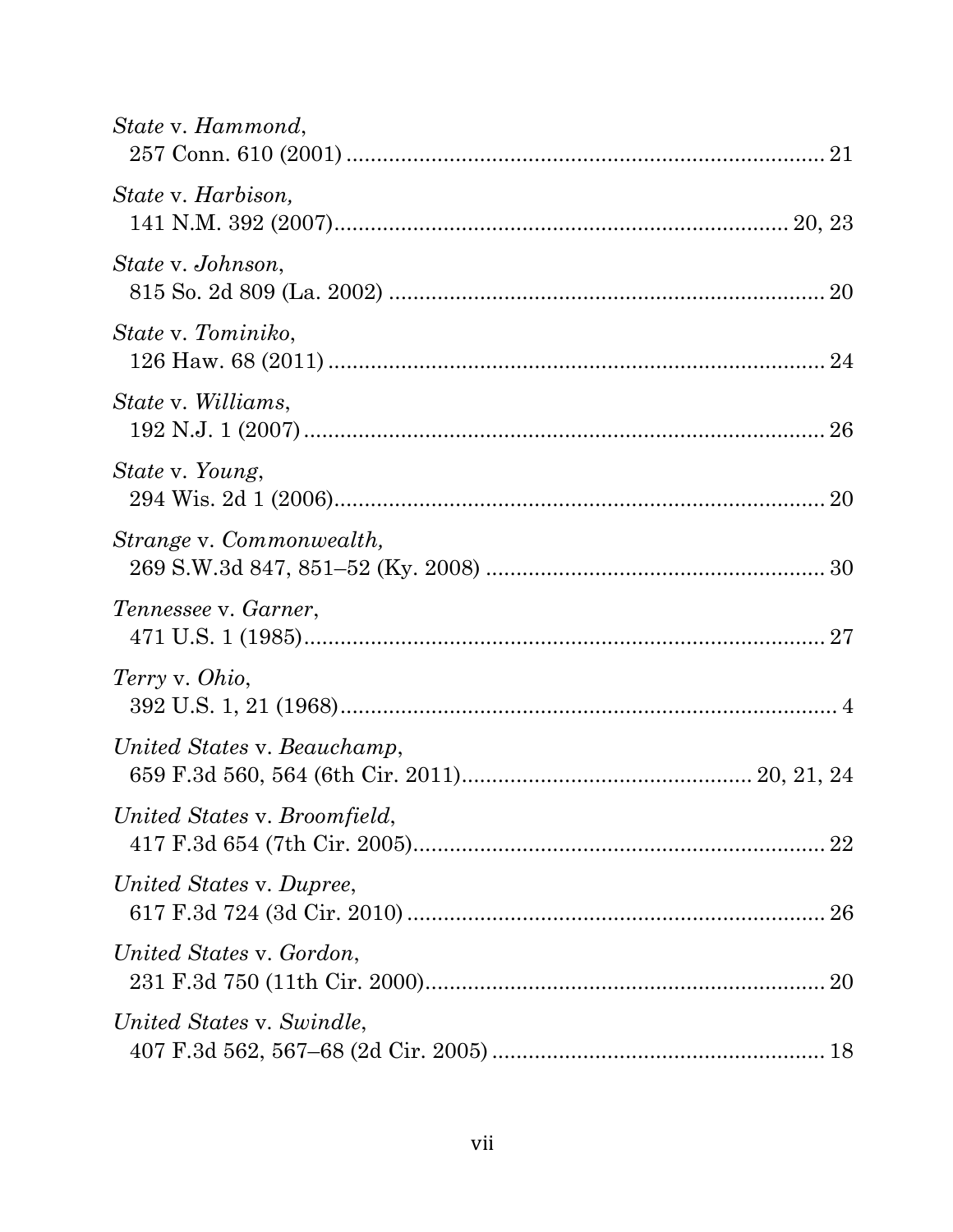# **Other Authorities**

| Ames Grawert et al., Brennan Center for Justice, Crime and Murder in<br>2018: A Preliminary Analysis (2018), https://bit.ly/2Bo1OwR 15               |
|------------------------------------------------------------------------------------------------------------------------------------------------------|
| Emily Ekins, Cato Institute, Policing in America: Understanding Public<br>Attitudes Toward the Police, Results from a National Survey (2016),        |
| Errin Haines Whack & Claudia Lauer, Officer charged in death of black<br><i>teen who was shot in back</i> , AP News (June 27, 2018),                 |
| James Cullen and Ames Grawert, Brennan Center for Justice, Fact<br>Sheet: Stop and Frisk's Effect on Crime in New York City (2016),                  |
| Janice Nadler, No Need to Shout: Bus Sweeps and the Psychology of                                                                                    |
| Jessica Eaglin & Danyelle Solomon, Brennan Center for Justice,<br>Reducing Racial and Ethnic Disparities in Jails Recommendations for                |
|                                                                                                                                                      |
| Letter from Jocelyn Samuels, Acting Assistant Att'y Gen., to Richard J.<br>Berry, Mayor of the City of Albuquerque (Apr. 10, 2014),                  |
| Mark Berman & Antonia Noori Farzan, Minneapolis police officers won't<br>be charged for fatally shooting Thurman Blevins, Wash. Post (July 30,<br>29 |
| Matthew Friedman et al., Brennan Center for Justice, Crime Trends:                                                                                   |
| New York City Bar Association, Report on the NYPD's Stop-and-Frisk                                                                                   |
| New York City Joint Remedial Process: Final Report and                                                                                               |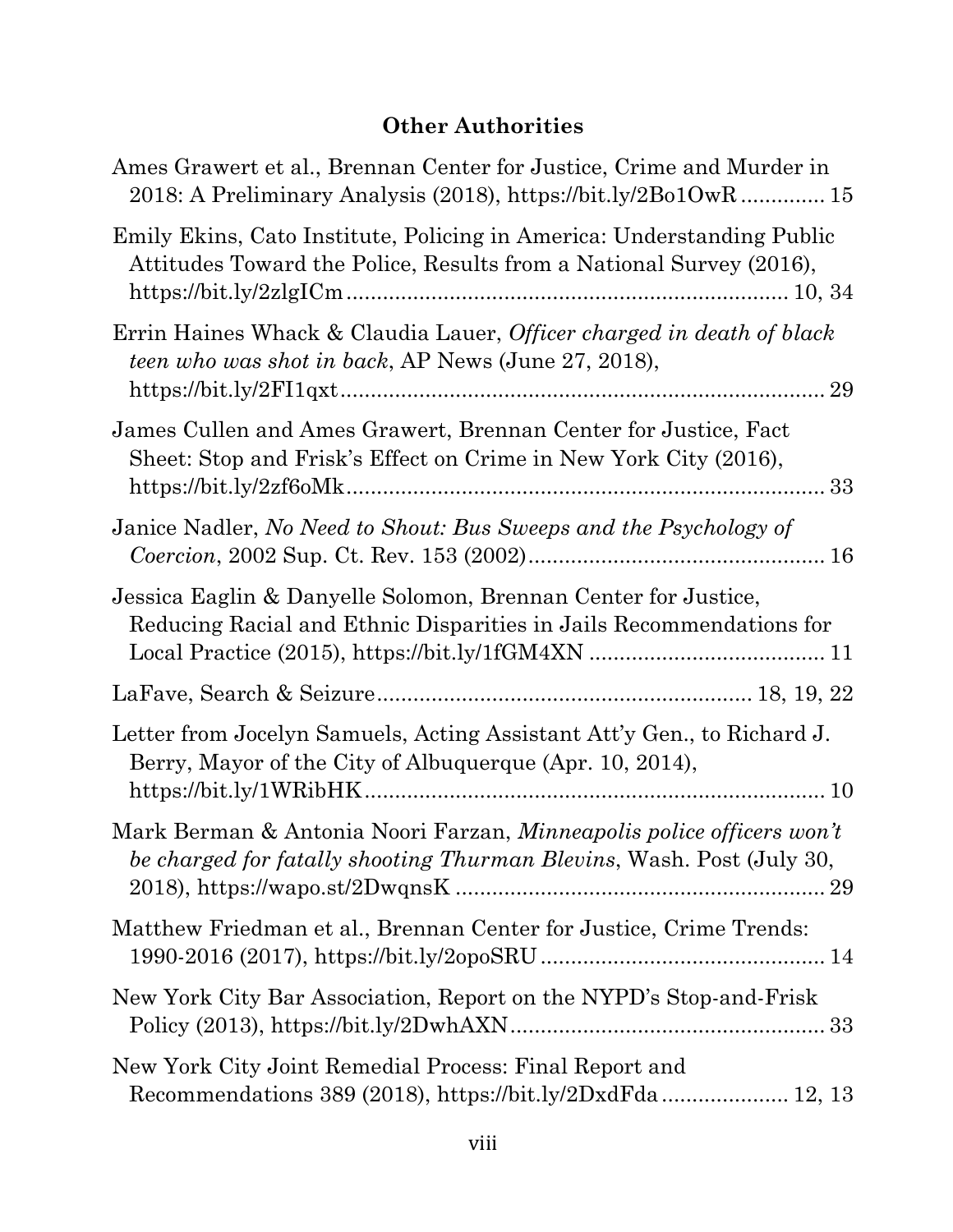| New York Civil Liberties Union, Shattered: The Continuing, Damaging,<br>and Disparate Legacy of Broken Windows Policing in New York City 12   |
|-----------------------------------------------------------------------------------------------------------------------------------------------|
| Nick Powell, Galveston man, 18, fatally shot by police after traffic stop,                                                                    |
| Oren Bar-Gill & Barry Friedman, Taking Warrants Seriously, 106 Nw.                                                                            |
| Richard Rosenfeld et al., National Institute of Justice, Assessing and<br>Responding to the Recent Homicide Rise in the United States (2017), |
| U.S. Dep't of Justice, Civil Rights Div., Investigation of the Baltimore                                                                      |
| U.S. Dep't of Justice, Civil Rights Div., Investigation of the Ferguson                                                                       |
| U.S. Dep't of Justice, Contacts Between Police and the Public, 2015                                                                           |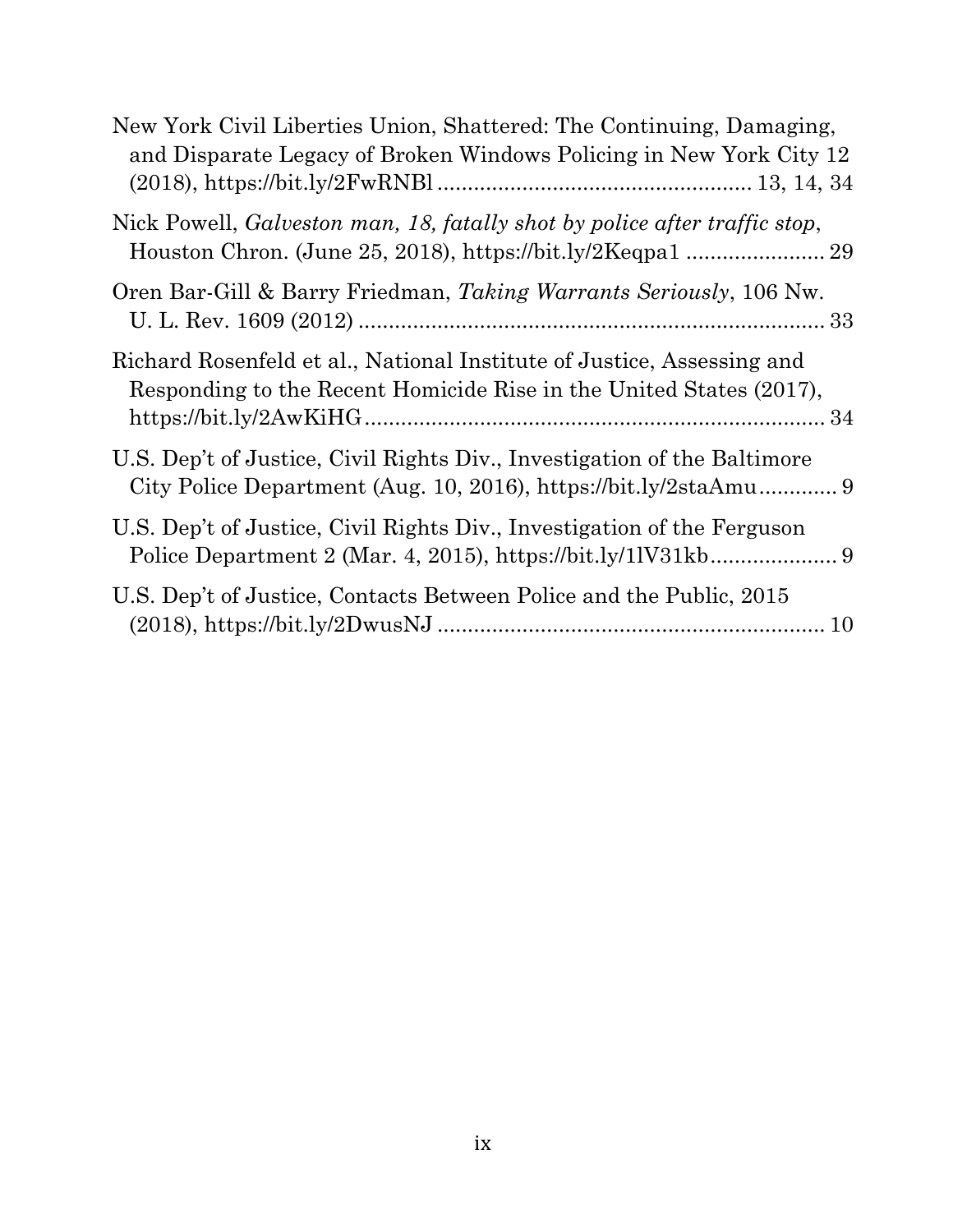#### **STATEMENT OF INTEREST**

The Brennan Center for Justice at NYU School of Law ("the Brennan Center") is a non-profit, nonpartisan public policy and law institute that seeks to secure our nation's promise of "equal justice for all" by creating a rational, effective, and fair criminal justice system.1 The Brennan Center advocates for reshaping public policies that undermine this vision.

The Cato Institute ("Cato") is a non-profit, nonpartisan public policy research foundation that advances individual liberty and free markets. Cato's Robert A. Levy Center for Constitutional Studies promotes the limited constitutional government that is the foundation of liberty. Toward those ends, Cato conducts conferences and publishes books, studies, and the annual *Cato Supreme Court Review*.

This case concerns *amici* because of the important constitutional issues at stake in interactions between law enforcement and the public.

<sup>&</sup>lt;sup>1</sup> This brief does not purport to represent the views, if any, that the New York University School of Law may have.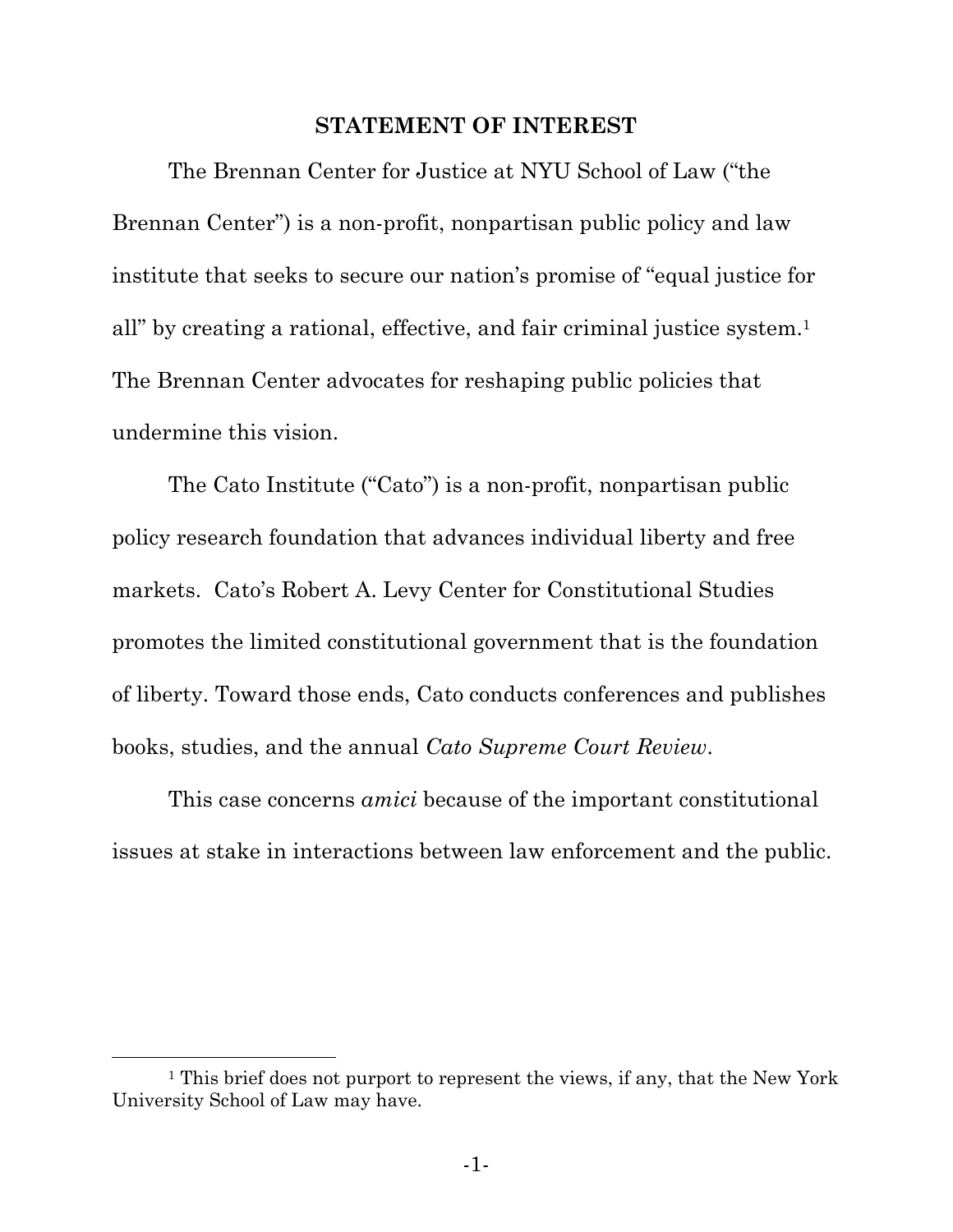#### **INTRODUCTION**

In *People* v. *Reyes*, this Court held that a police officer's command to "stop!" is a level-one encounter under the framework set forth in *De Bour*. Twenty-five years of developments in both the law and social science show that *Reyes* was wrongly decided and should be overturned.

Empirical research and investigations of policing practices over the last quarter century have undermined *Reyes*'s assumption that commands to stop are neither intimidating nor threatening. Furthermore, *Reyes* creates a legal landscape where an officer's limited right to request information is transformed into broad authority to seize when citizens attempt to exercise their "right to walk away." And *Reyes* perversely incentivizes subjects of police suspicion to flee, escalating the risk of violence and danger to the subject, the police, and the public.

This Court should overrule *Reyes* and hold that an officer's command to "stop!" represents a level-two encounter under *De Bour*.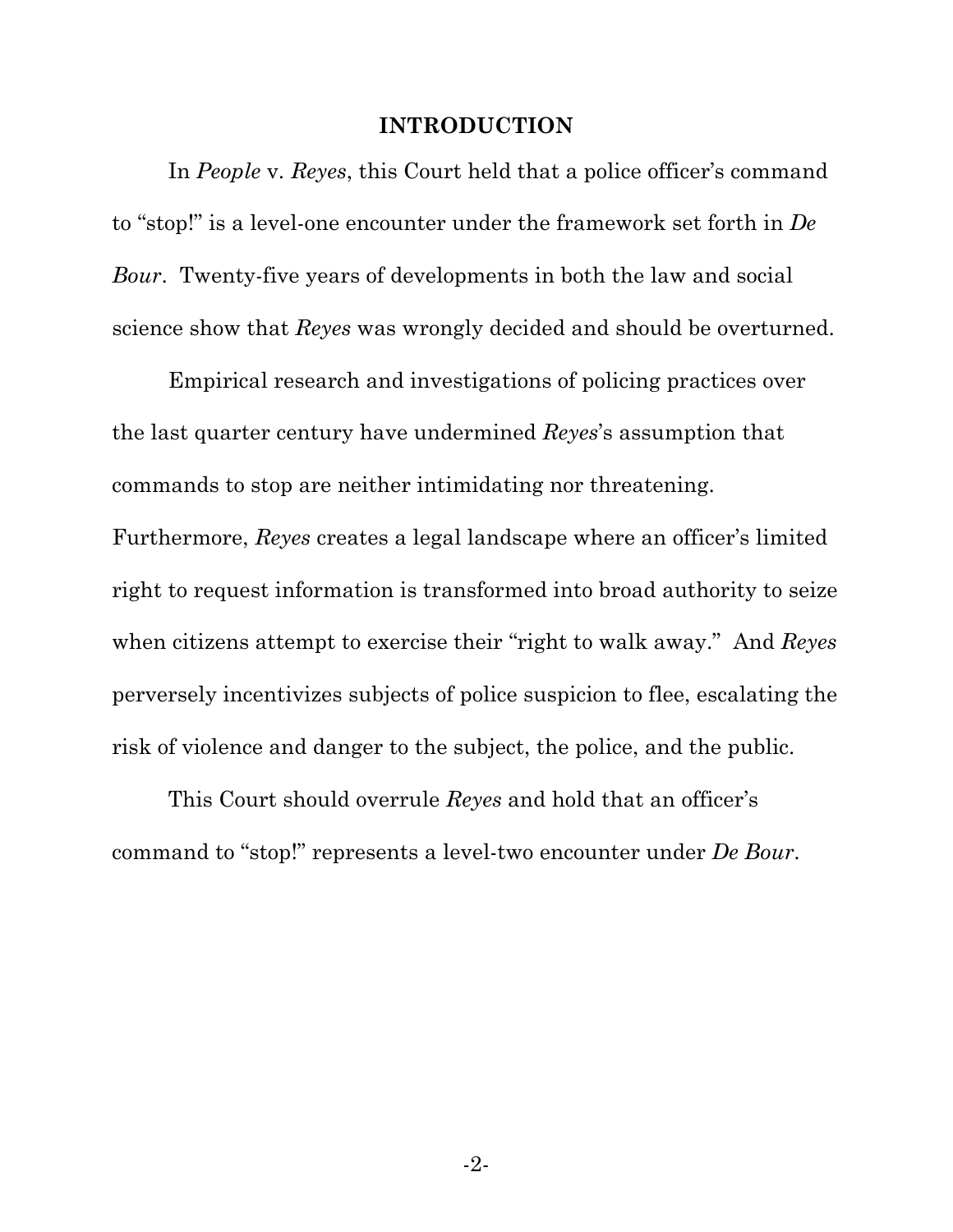#### **BACKGROUND**

## A. *De Bour* defines level-one encounters to exclude "threatening" or "intimidating" police conduct.

New York's common-law tradition protects its citizens' rights to privacy and security from unjustified police intrusions. In *People* v. *De Bour*, 40 N.Y.2d 210 (1976), this Court set forth a four-tiered framework for evaluating the propriety of police-initiated citizen encounters. This framework sought to balance police officers' important roles in society against citizens' "tendency to submit to the badge" and the Court's "belief that the right to be left alone is 'too precious to entrust to the discretion of those whose job is the detection of crime.'" *Id.* at 218–20 (internal citation omitted).

The least intrusive encounter, the level-one "request for information," "permits a police officer to request information from an individual"—such as the individual's identity, destination, or reason for being in the area—"and merely requires that the request be supported by an objective, credible reason, not necessarily indicative of criminality." *People* v. *Barksdale*, 26 N.Y.3d 139, 143 (2015). Next, under the level-two "common-law inquiry," when supported by a "founded suspicion that criminality is afoot," an officer may ask more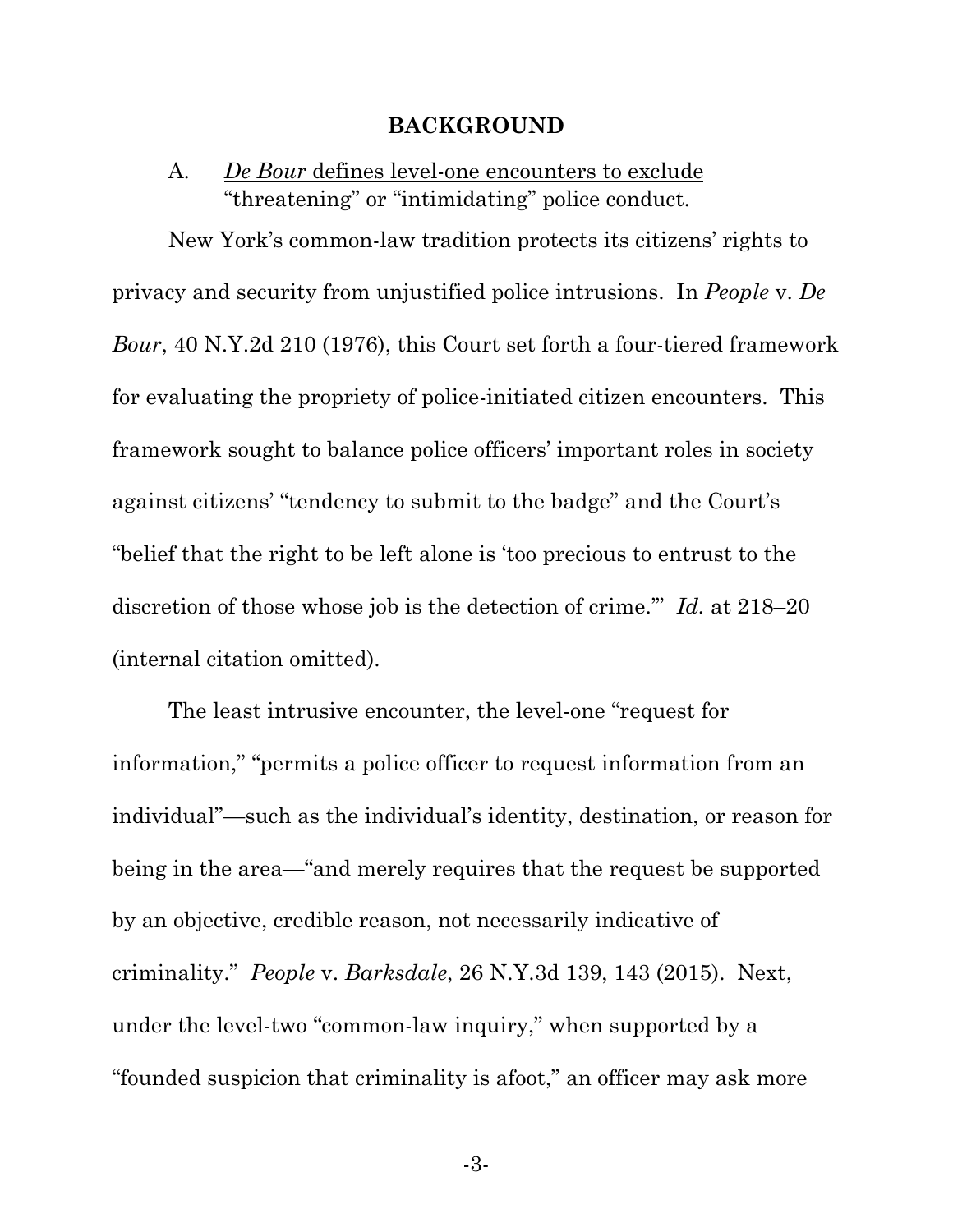pointed questions such that a reasonable person might believe he or she is suspected of wrongdoing. *People* v. *Hollman*, 79 N.Y.2d 181, 191 (1992). At level three, officers who reasonably suspect that a person was involved in a crime may forcibly stop or "seize" that individual. *People* v. *Moore*, 6 N.Y.3d 496, 498–99 (2006); *accord Terry* v. *Ohio*, 392 U.S. 1, 21 (1968). And finally, at level four, police may arrest an individual when supported by probable cause that the individual committed a crime. *Moore*, 6 N.Y.3d at 499.

While the distinction between level one and level two is "subtle," the hallmark of a level-one encounter is that it is not "threatening" or "intimidating." *Hollman*, 79 N.Y.2d at 191–92. It is also beyond question that in a level-one (or level-two) encounter, a reasonable person must "feel free to disregard the police and go about his business." *See Florida* v. *Bostick*, 501 U.S. 429, 434 (1991) (Fourth Amendment scrutiny triggered when police-citizen encounter "loses its consensual nature") (internal quotation marks omitted). If an officer makes a "show of authority" such that a reasonable person would not feel free to leave, then the encounter is a level-three seizure under New

-4-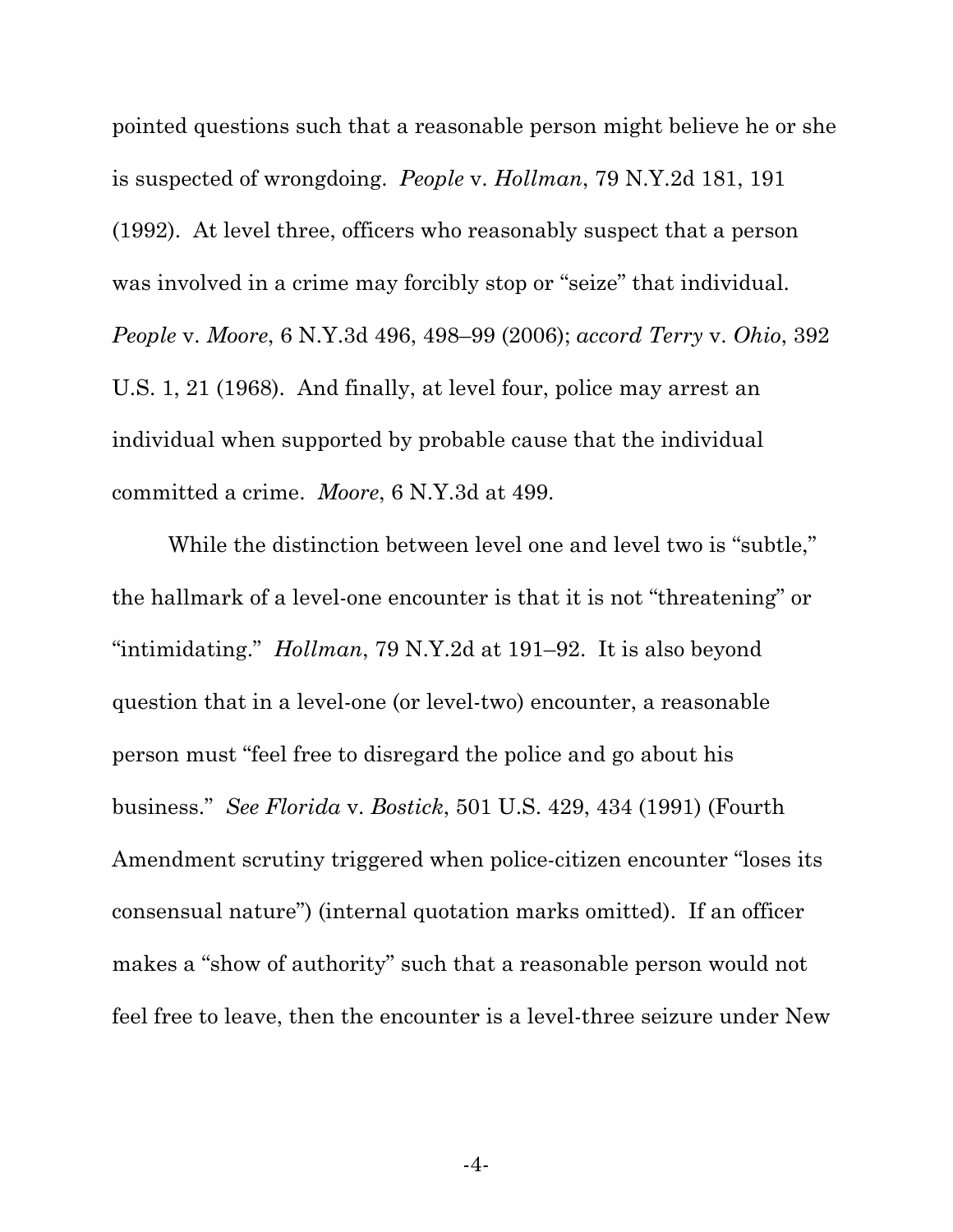York law. *See People* v. *Bora*, 83 N.Y.2d 531, 534–35 (1994); *see also California* v. *Hodari D.*, 499 U.S. 621, 626 (1991).

B. *Reyes* holds that a shouted command to "stop!" is a level-one encounter.

In *People* v. *Reyes*, an unsigned *sua sponte* merits decision, this Court held that an officer yelling at a citizen to "stop!" "constituted nothing more than a permissible [level-one] request for information." 83 N.Y.2d 945, 946 (1994). In *Reyes*, officers observed the defendant "walking briskly" away from a group of men standing in a "drug-prone location" while clutching something underneath his arm. 199 A.D.2d 153, 153–54 (1st Dep't 1993). The officers followed the defendant in a van until their vehicle hit traffic, and then walked after him. *Id.* Upon one of the officers yelling "Hey, stop, excuse me," or "Stop, hey, stop, police," the defendant "simply complied" and dropped a brick of cocaine. Id. This Court did not elaborate as to why the officer's shouted command that the defendant "stop!" amounted to only a request for information besides noting that it "agree[d] with the Appellate Division." 83 N.Y.2d at 946*.*

Central to the First Department's analysis was that the police officer's directive was "nonthreatening."199 A.D.2d at 154. But the

-5-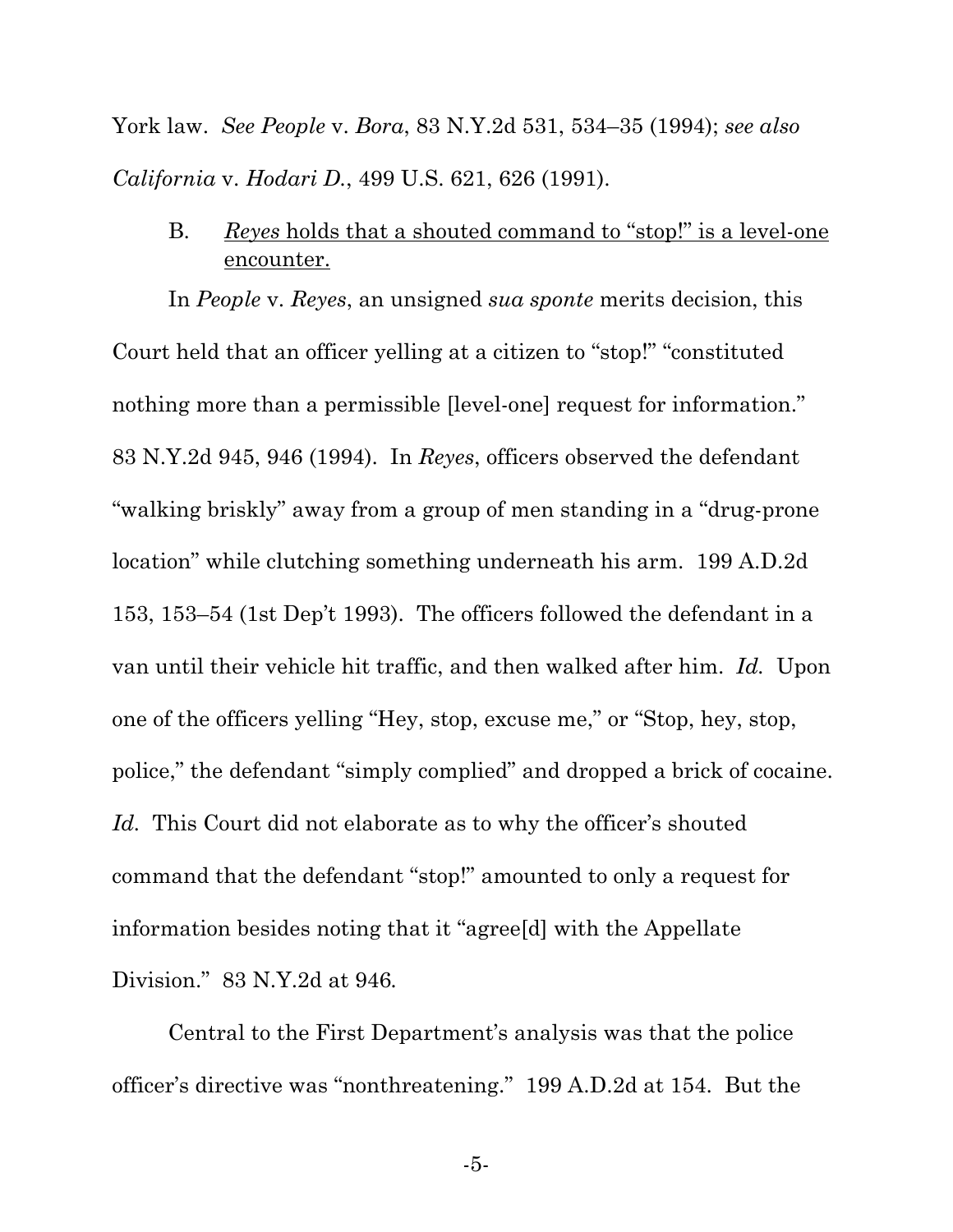court did not assess whether a reasonable person, at whom a police officer shouts to stop from behind, would be intimidated or threatened by the officer's instruction. Instead, the First Department reasoned that classifying a command to stop as something more than a request for information would make it impossible for police officers to get the attention of someone walking away from them, and thereby "defeat the right of the police to make a request for information." *Id.* at 155.

#### C. This case provides an opportunity to overturn *Reyes*.

Mr. Cisse's convictions depend on the continued validity of *Reyes*. On the night of his arrest, Mr. Cisse, then 17, was walking with three friends in Manhattan. A uniformed officer directed Mr. Cisse to stop, "hold up and turn around." Mr. Cisse complied, and the officer noticed an L-shaped bulge in Mr. Cisse's clothing that the officer identified as a firearm. The officer arrested Mr. Cisse and seized the firearm as well as Metrocards, on which the prosecution relied to place Mr. Cisse near the scene of a robbery. The trial court denied Mr. Cisse's suppression motion and, relying on *Reyes*, the First Department affirmed.

The parties agree that the officer lacked the requisite suspicion to initiate anything more intrusive than a level-one request for

-6-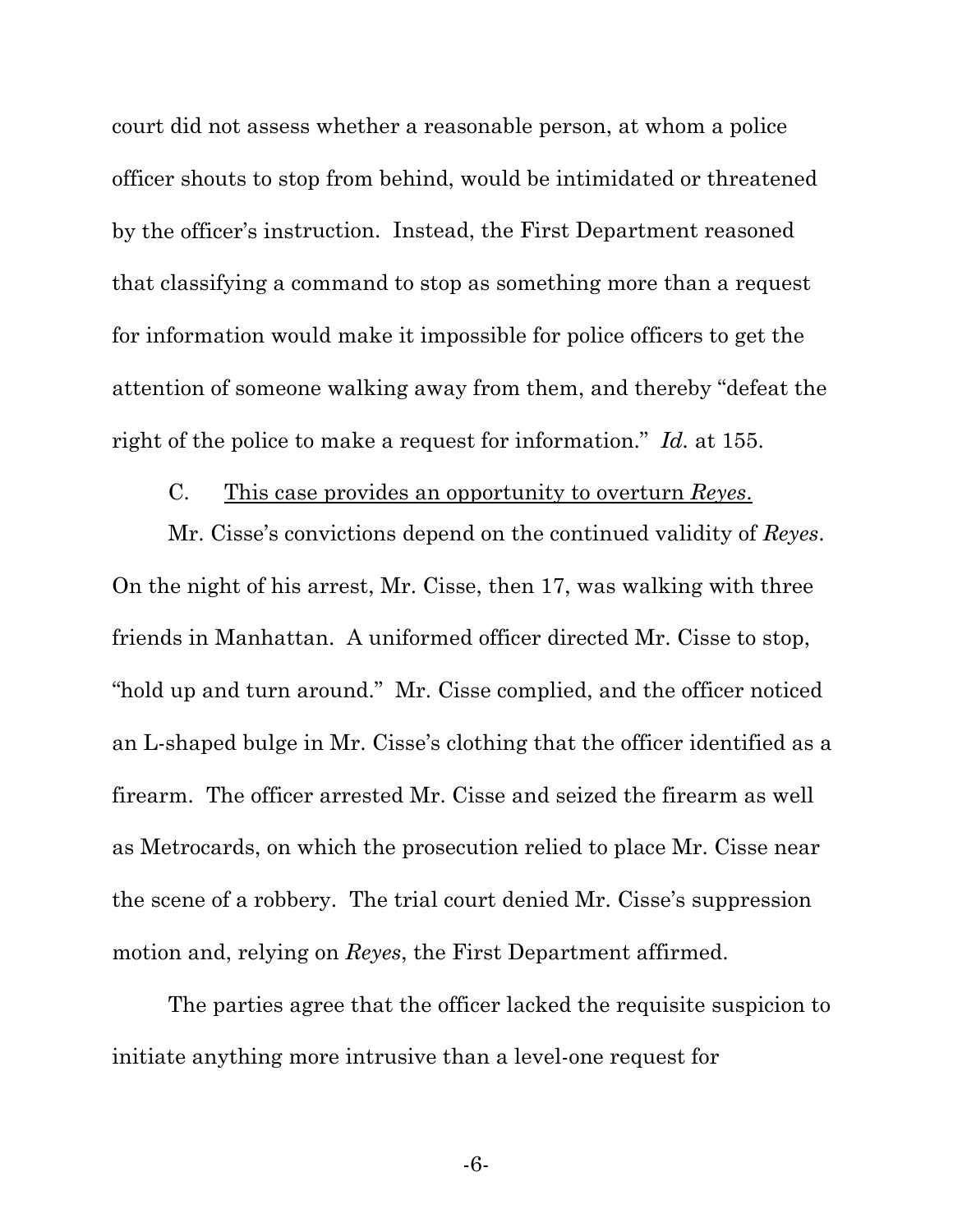information. Thus, if the officer's command was something more, then Mr. Cisse's motion for suppression should have been granted, and at least one of his convictions must be reversed.2

## **ARGUMENT**

# **THE COURT SHOULD OVERRULE** *PEOPLE* **V.**  *REYES* **BECAUSE IT IGNORES THE REALITY OF POLICE-CITIZEN INTERACTIONS AND CONTRIBUTES TO UNNECESSARY ESCALATION AND VIOLENCE.**

*Reyes* should be overruled. It was wrong to hold that commands to stop are "non-threatening." *Reyes* is also a misfit in the law: it permits bootstrapping that renders illusory the "right to walk away," while at the same time encouraging dangerous flight. *Reyes* is an ill-considered branch of New York's common law that this Court can and should prune away.

# **I. COMMANDS TO STOP ARE INHERENTLY AND NECESSARILY "INTIMIDATING" AND "THREATENING."**

A. Empirical evidence demonstrates that *Reyes* takes an unrealistic view of police/citizen encounters.

A *De Bour* level-one encounter must be "non-threatening"; it cannot be "intimidating." *Hollman*, 79 N.Y.2d at 191–92. Recent

 <sup>2</sup> *Amici* express no view on the procedural or jurisdictional questions, if any, presented by this case.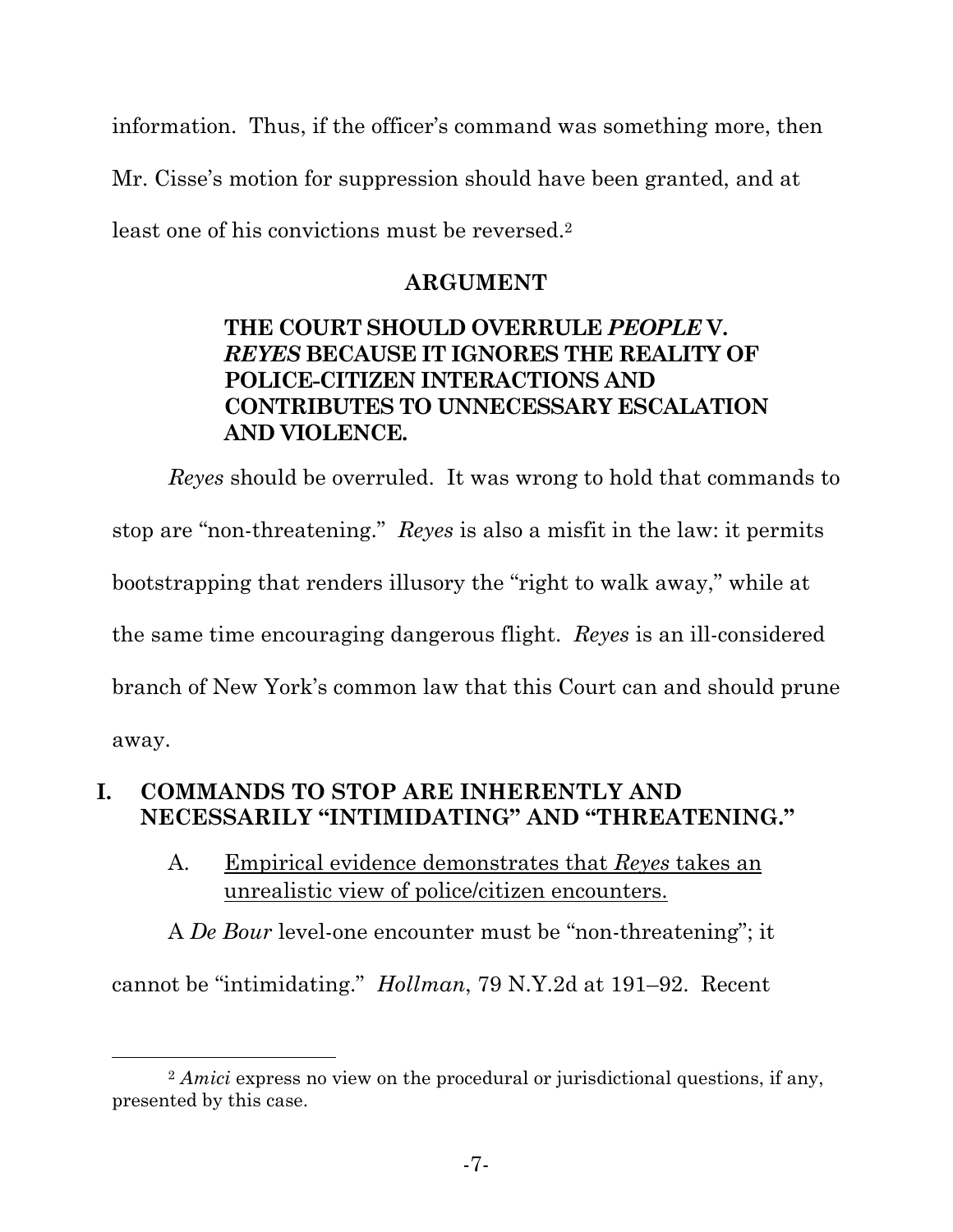evidence shows that the type of command at issue in *Reyes* (and here) is threatening and intimidating, especially to those who most often interact with the police. Because *Reyes* rests on a false assumption, and conflicts with *De Bour* and *Hollman*, it should be overturned. *See People* v. *Hobson*, 39 N.Y.2d 479, 487 (1976) (overturning precedent as "adherence involves collision with a prior doctrine more embracing in its scope, intrinsically sounder, and verified by experience" (quoting *Helvering* v. *Hallock*, 309 U.S. 106, 199 (1940)).

## 1. National research shows that citizens find police commands to be both intimidating and threatening.

Investigations of police departments across the country show that a citizen's failure to obey a police command can be met with disproportionate force. These reports demonstrate that being the subject of a police command can in many cases be an "intimidating" and "threatening" experience.

For example, a U.S. Department of Justice report concerning Baltimore, issued after Freddie Gray's death attracted nationwide attention, found that police-citizen relations were "broken," in part because police encounters were an intimidating and fearful experience for citizens. That report further stated that "[o]fficers frequently resort

-8-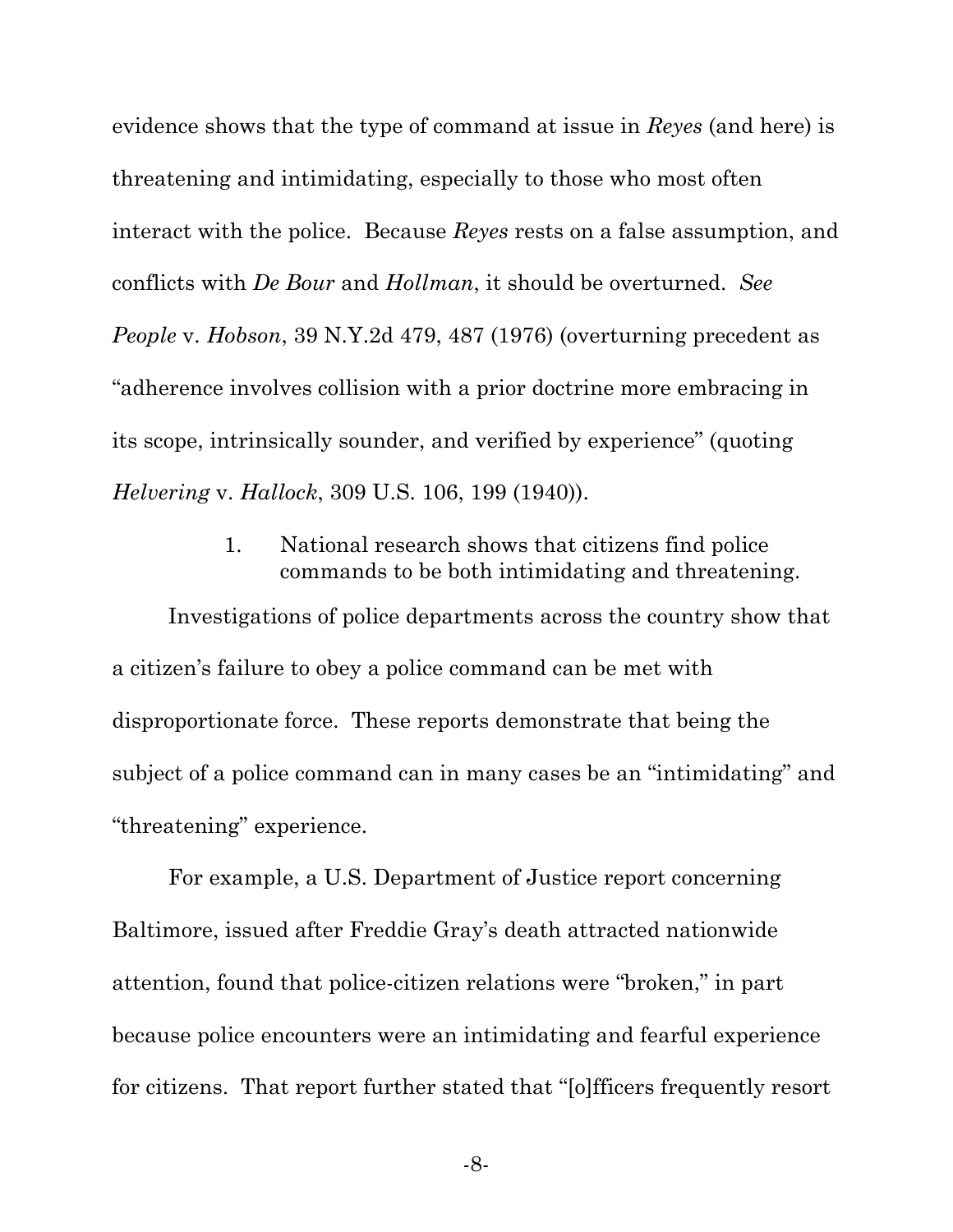to physical force when a subject does not immediately respond to verbal commands, even where the subject poses no imminent threat to the officer or others."3 The report detailed an encounter where an officer approached an 85-pound girl who the officer suspected was a missing juvenile. The officer told the girl to stop and when the girl tried to walk away, the officer discharged her taser at the girl.4

DOJ investigations in other jurisdictions have resulted in similar findings. In Ferguson, Missouri, the DOJ found that "[m]any officers are quick to escalate encounters with subjects they perceive to be disobeying their orders or resisting arrest," and that "[o]fficers expect and demand compliance even when they lack legal authority."5 And the DOJ's letter summarizing its review of the Albuquerque Police Department similarly relays stories of individuals who were kicked and tasered by offers after failing to obey commands. In one such case, an

<sup>3</sup> U.S. Dep't of Justice, Civil Rights Div., Investigation of the Baltimore City Police Department 8–10 (Aug. 10, 2016), https://bit.ly/2staAmu.

<sup>4</sup> *Id.* at 86.

<sup>5</sup> U.S. Dep't of Justice, Civil Rights Div., Investigation of the Ferguson Police Department 2, 28 (Mar. 4, 2015), https://bit.ly/1lV31kb.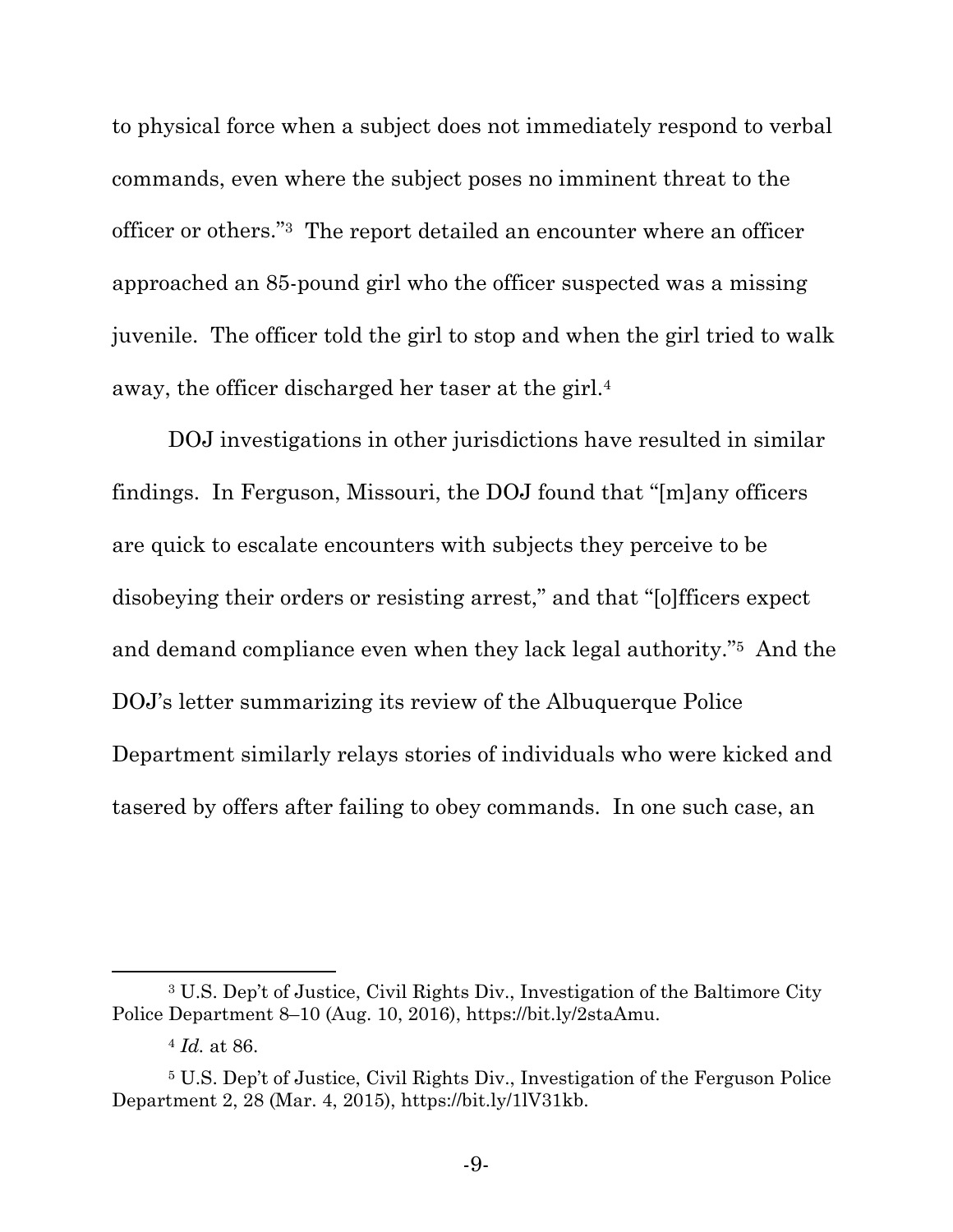officer tasered a young cyclist who rolled through a stop sign and failed to obey the officer's command to stop.6

Nationwide research also finds that people of color are more likely to be intimidated by interactions with police. For example, a study by *amicus* Cato reports that "African Americans are about twice as likely as whites to report [police use of] profanity or knowing someone physically mistreated by the police."7 And the DOJ's Bureau of Justice Statistics reported that black respondents were 2.5 times more likely than white respondents to have experienced nonfatal threats or use of force during their contacts with police.8 Hispanic respondents were 2.3 times more likely than white respondents to have experienced nonfatal threats or use of force.9

<sup>6</sup> Letter from Jocelyn Samuels, Acting Assistant Attorney Gen., to Richard J. Berry, Mayor of the City of Albuquerque 18–21, 36–37 (Apr. 10, 2014), https://bit.ly/1WRibHK.

<sup>7</sup> Emily Ekins, Cato Institute, Policing in America: Understanding Public Attitudes Toward the Police, Results from a National Survey 30 (2016) ("Cato Report"), https://bit.ly/2zlgICm.

<sup>8</sup> U.S. Dep't of Justice, Contacts Between Police and the Public, 2015, at 16 (2018), https://bit.ly/2DwusNJ.

<sup>9</sup> *Id*.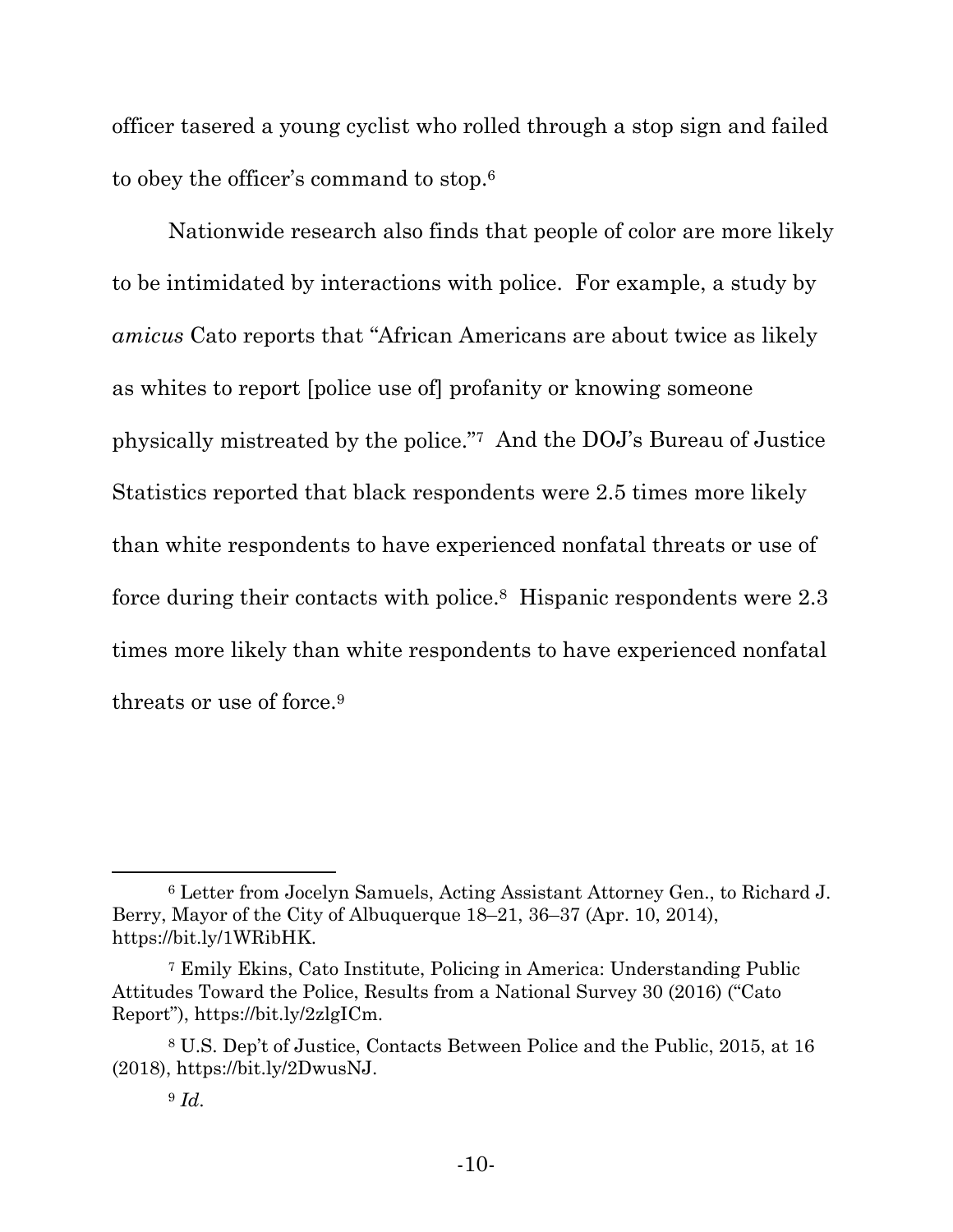2. Empirical evidence confirms that New Yorkers also find police commands to be threatening and intimidating.

These experiences recounted above do not occur in a vacuum: such highly-publicized incidents inform all New Yorkers' views of policing. Additionally, New Yorkers have firsthand experience with police overreach.

In New York City, the legacy of stop-and-frisk and other misguided policies has frayed the relationship between the police and large swaths of the population, particularly black and Latino New Yorkers. In 2013, a federal district court found that 83 percent of people stopped by the New York City Police Department were African American or Hispanic, even though those two groups constituted only 52 percent of the city's population.10 The court also found that the NYPD had engaged in racial profiling and "the odds of a stop resulting in any further enforcement action were 8% *lower* if the person stopped was black than if the person stopped was white." *Floyd* v. *City of New York*, 959 F. Supp. 2d 540, 560 (S.D.N.Y. 2013). The odds that a stop

<sup>10</sup> Jessica Eaglin & Danyelle Solomon, Brennan Center for Justice, Reducing Racial and Ethnic Disparities in Jails: Recommendations for Local Practice 17 (2015), https://bit.ly/1fGM4XN.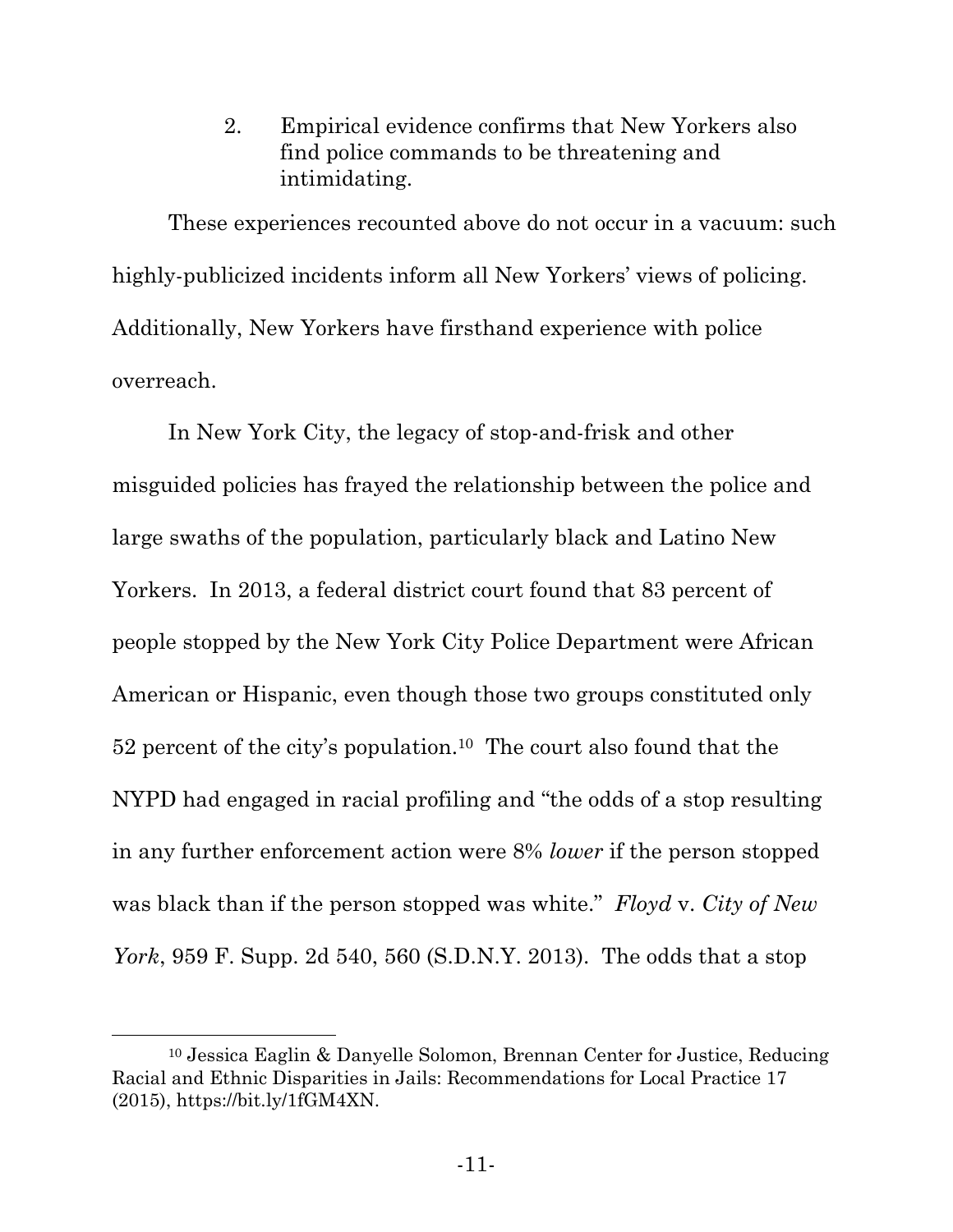would escalate to violence were also higher for African Americans and Latinos: "[B] lacks who were stopped were about 14% more likely—and Hispanics 9% more likely—than whites to be subjected to the use of force." *Id.* at 560.

These findings demonstrate why many New Yorkers feel that their contacts with police officers are both harassing and intimidating. Indeed, evidence introduced during the *Floyd* trial suggests that at least some NYPD officials intended for the stop-and-frisk program to "instill fear" in "young blacks and Hispanics." *Id.* at 606.

One psychologist, consulting as part of the stop-and-frisk Joint Remedial Process, found that the program changed how New Yorkers interact with police: "The intrusive commanding-presence style of policing embodied in stop-and-frisk interventions at unexpected and unprovoked times, combined with a history of use of excessive or deadly force by the police, has generated considerable fear."11 Because of this history, people who live in more heavily policed neighborhoods are more

<sup>11</sup> New York City Joint Remedial Process: Final Report and Recommendations 389 (2018) (Memorandum of Michael Britton, Ed.D., at 7), https://bit.ly/2DxdFda.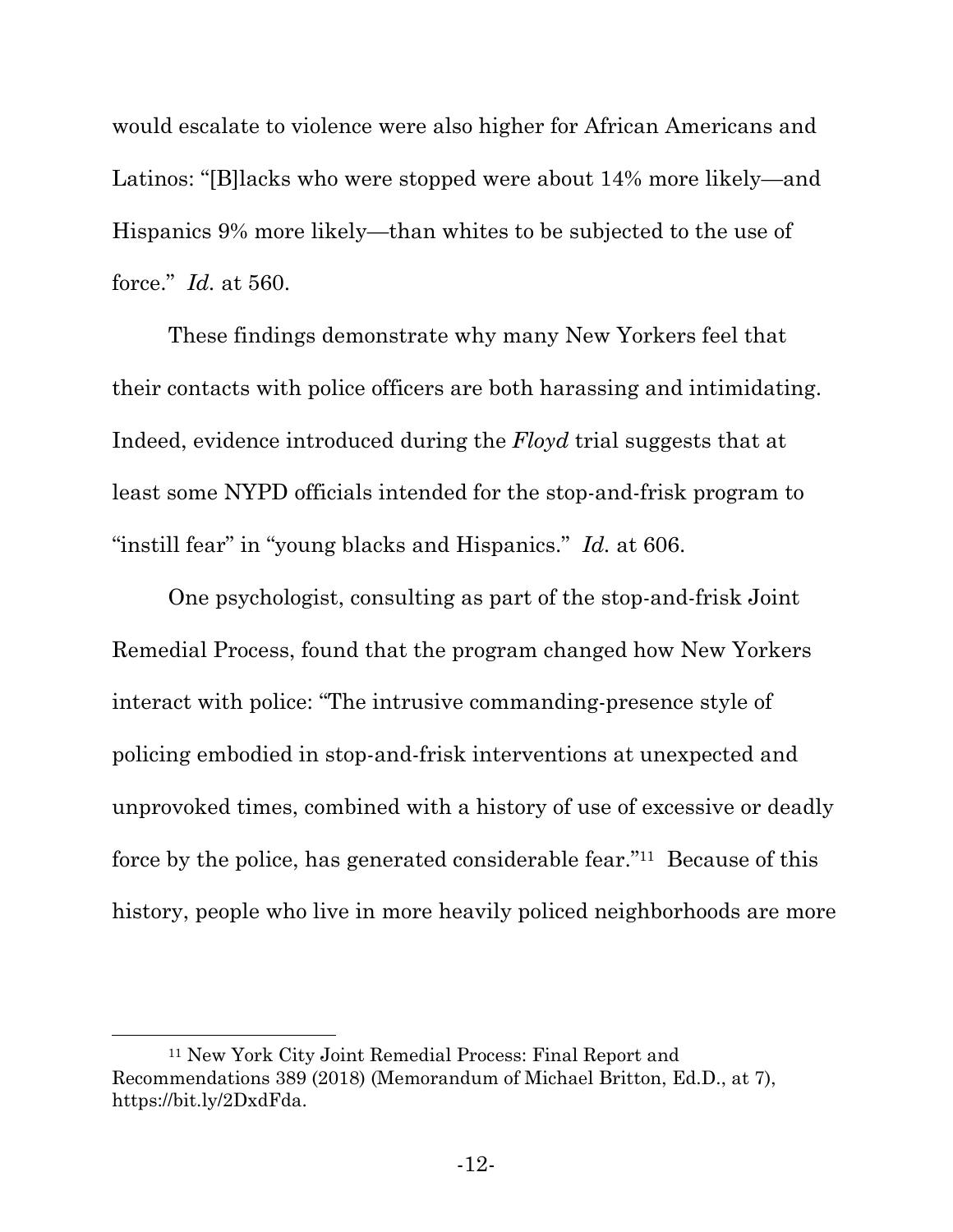likely to perceive police actions as threats "even though a given officer in a given situation may have no such intent."12

A recent survey by the New York Civil Liberties Union is to the same effect. It found that, "[f]or many in heavily policed communities"—which are disproportionately populated by people of color—"police not only fail to make people feel safe, but they represent a serious threat to their lives and the lives of their loved ones."13 The report continues:

> More than two-thirds (67 percent) of respondents in heavily policed communities feared having a friend or family member killed by police (a surprising 15 percent of respondents in lightly policed communities felt the same way). Slightly fewer (64 percent versus 10 percent) feared that they themselves could be killed by police. And almost half (43 percent) of the respondents in heavily policed neighborhoods feared they could be sexually assaulted by police compared to six percent in lightly policed communities.14

Moreover, "[l]arge percentages of people in heavily policed communities

reported that police at times made them feel scared (64 percent), unsafe

 <sup>12</sup> *Id.* at 388 (Britton Memorandum at 6).

<sup>13</sup> New York Civil Liberties Union, Shattered: The Continuing, Damaging, and Disparate Legacy of Broken Windows Policing in New York City 12 (2018) ("NYCLU Report"), https://bit.ly/2FwRNBl.

<sup>14</sup> *Id*.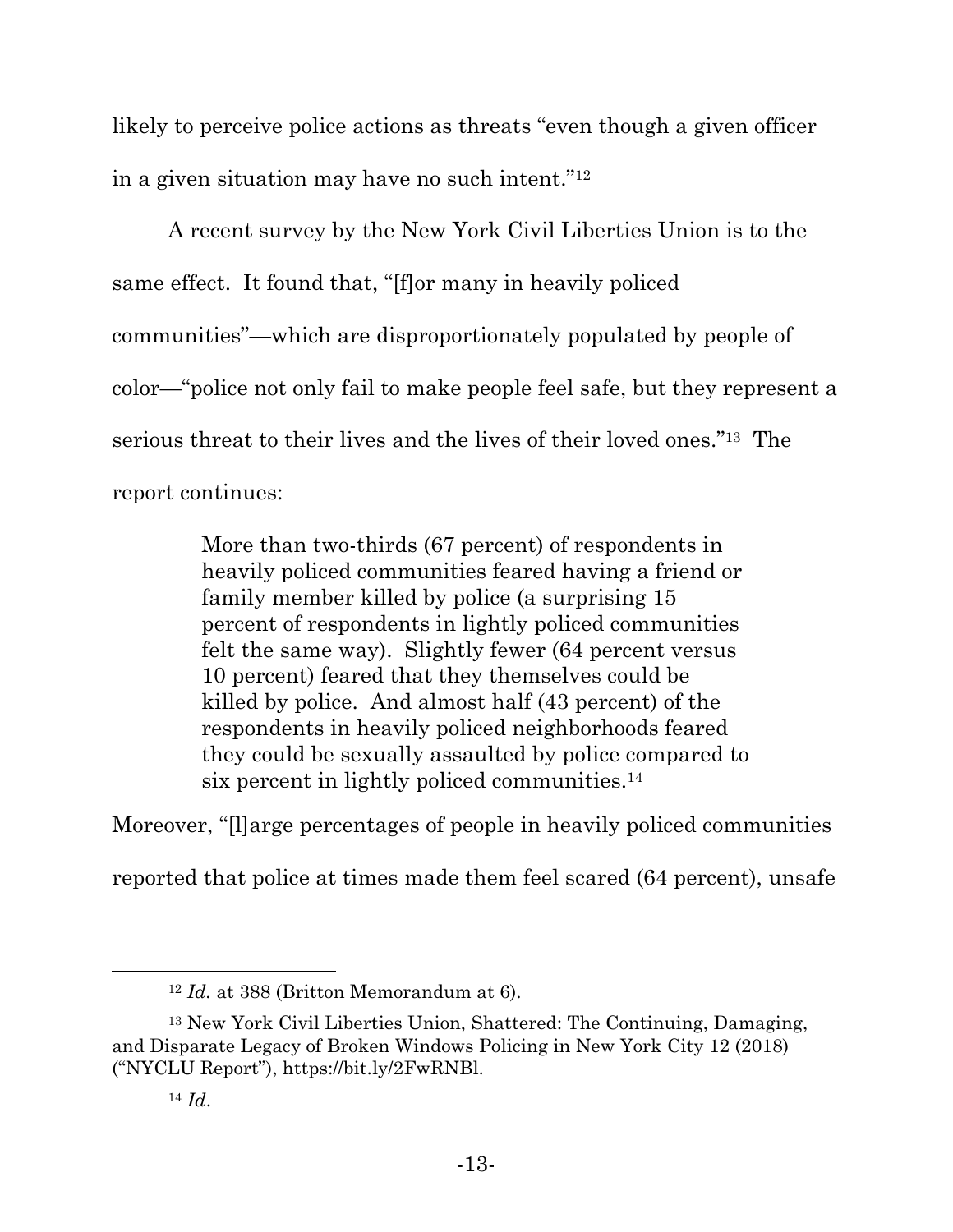(71 percent) and nervous (74 percent)."15 And these negative

experiences specifically included being shouted at by police. Thus,

Sixty-one percent of survey respondents in heavily policed communities reported at least one negative verbal police encounter in 2016, compared to 15 percent in less policed communities. One in four people in heavily policed communities said they were shouted at by police, (25 percent versus five percent), cursed at (26 percent versus four percent) or threatened with arrest (33 percent versus three percent).16

Given the baseline intimidation members of these communities perceive

in their interactions with the police, the addition of a shouted command

to "stop!" is inherently intimidating and threatening.

# B. Many courts have reexamined legal rules surrounding police/citizen encounters based on recent research.

*Reyes* was decided in the early 1990s—the height of the crack cocaine epidemic, the war on drugs, and the national crime rate—well before the current bipartisan consensus for criminal justice and policing reform emerged.17 Since that time, examples of heavy-handed policing have become significantly more common, including through research

 <sup>15</sup> *Id*.

<sup>16</sup> *Id.* at 18.

<sup>17</sup> Matthew Friedman et al., Brennan Center for Justice, Crime Trends: 1990- 2016, at 2, 5, 8 (2017), https://bit.ly/2opoSRU.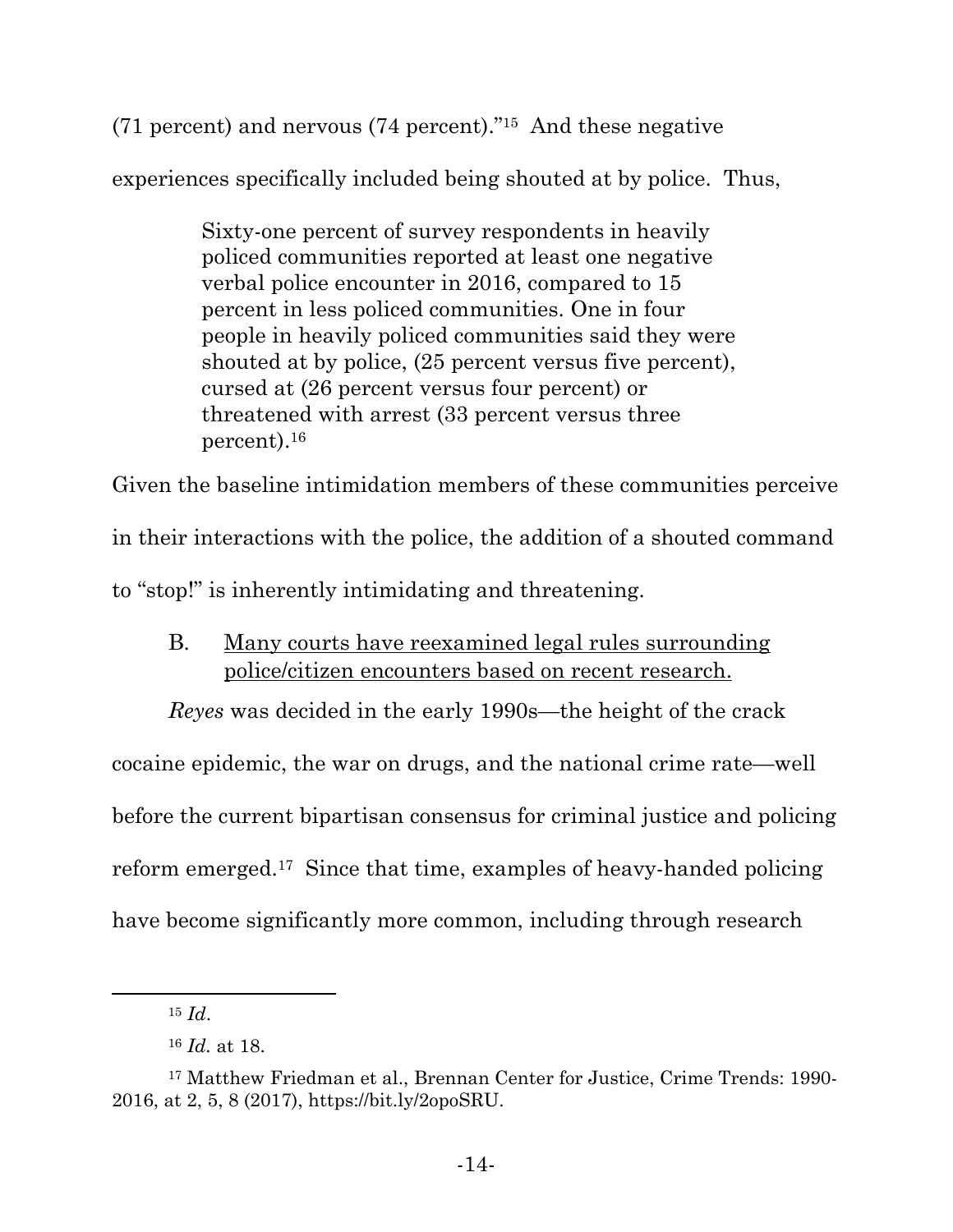like that discussed above, despite historically low levels of crime and violence.18 Other state high courts have taken notice and relied on empirical research to reevaluate search and seizure precedents that led to exacerbating tensions between police and the communities they serve.

In *Commonwealth* v. *Warren*, the Supreme Judicial Court of Massachusetts relied on empirical research to address the role of "flight" in analyzing reasonable suspicion. 475 Mass. 530, 538 (2016). The court took notice of a Boston Police Department report "documenting a pattern of racial profiling." *Id.* at 539. That report "suggest[ed] a reason for flight totally unrelated to consciousness of guilt": a black man who fled "might just as easily be motivated by the desire to avoid the recurring indignity of being racially profiled as by the desire to hide criminal activity." *Id.* at 540. "Given this reality," the court instructed judges to "consider the report's findings in weighing flight as a factor in the reasonable suspicion calculus." *Id.*

<sup>18</sup> Ames C. Grawert et al., Brennan Center for Justice, Crime and Murder in 2018: A Preliminary Analysis 2 (2018), https://bit.ly/2Bo1OwR.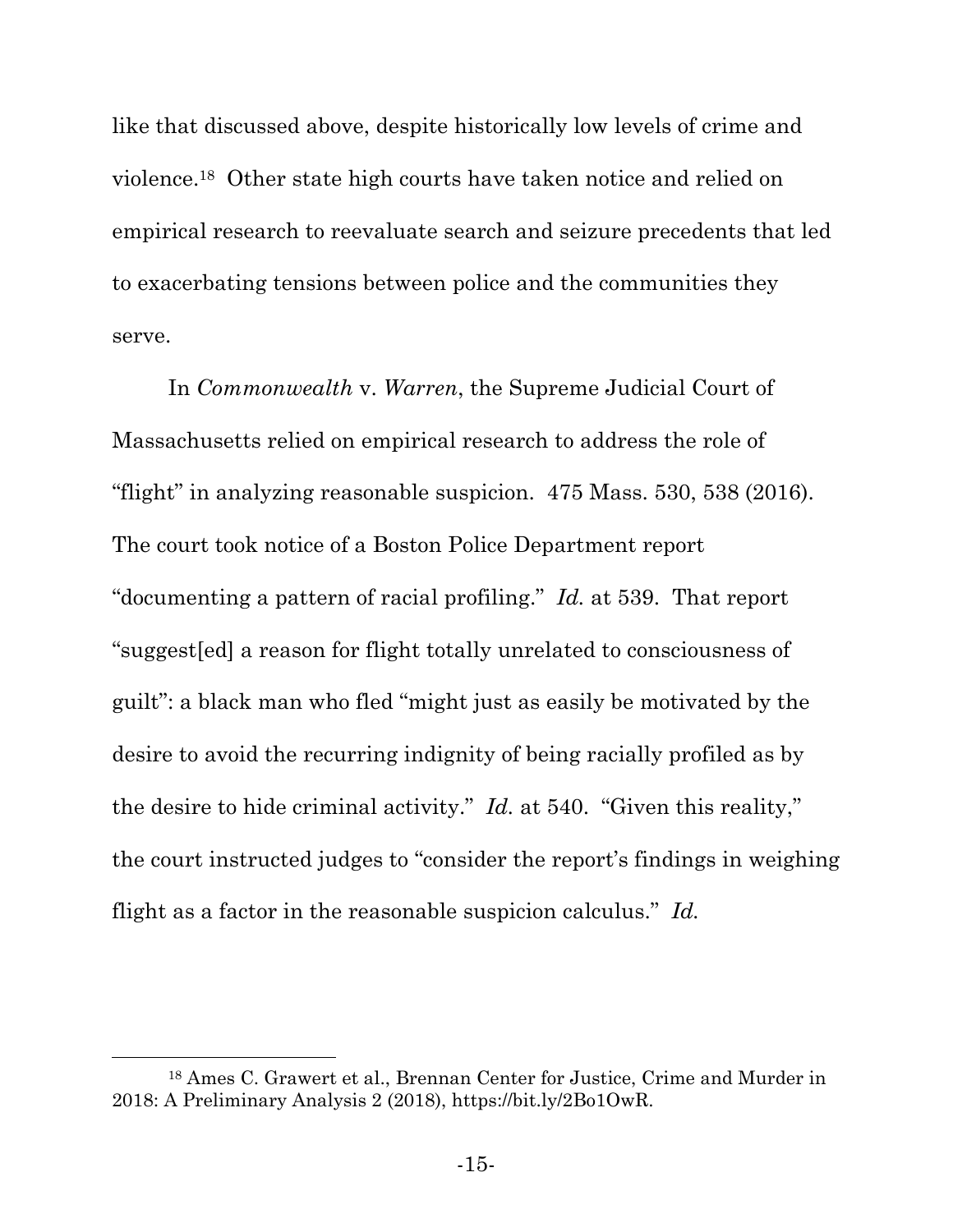Similarly, in *Miles* v. *United States*, the high court for the District of Columbia considered whether a defendant's flight was suspicious. 181 A.3d 633, 641–44 (D.C. 2018). Taking note of "the proliferation of visually documented police shootings of African-Americans that has generated the Black Lives Matter protests," citing statistics concerning fatal police shootings, and collecting extensive research on racial disparities in policing, the court held the defendant's evasiveness in response to police presence was not "unprovoked." *Id.* 641–44 & n.14. "[T]he experience of being followed by a police officer on foot, blocked by a police cruiser, and then told to 'stop' would be startling and possibly frightening to many reasonable people." *Id.* at 644.

This salutary trend comports with psychological research that suggests that outside observers are ill-equipped to evaluate the situational pressures motivating the actions and responses of others. *See* Janice Nadler, *No Need to Shout: Bus Sweeps and the Psychology of Coercion*, 2002 Sup. Ct. Rev. 153, 168–72 (2002). Here, too, empirical research should inform how the Court analyzes the implications of police interactions, including the intrusiveness of a "stop!" command.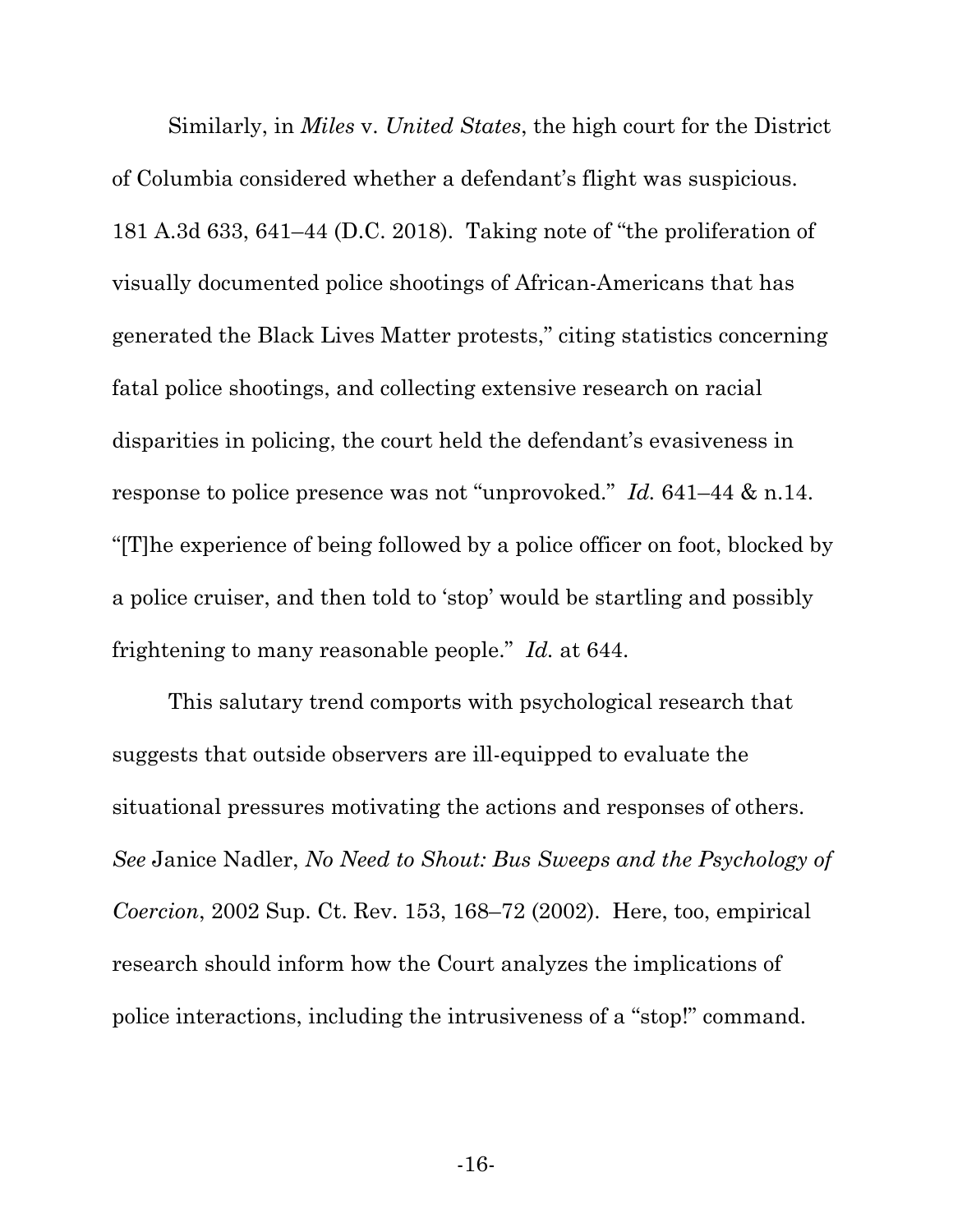#### **II.** *REYES* **ABRIDGES THE RIGHT TO BE LEFT ALONE AND RISKS UNNECESSARY VIOLENCE.**

- A. Overruling *Reyes* is necessary to protect the "right to walk away."
	- 1. Courts have bootstrapped the right to request information into an unfettered power to seize.

Under *Reyes*, police are permitted to command a citizen to "stop" for any credible reason. 83 N.Y.2d at 946. A citizen's reaction, however, may then justify the further intrusion of a common-law inquiry—or even a finding of "reasonable suspicion." *See, e.g.*, *Hollman*, 79 N.Y.2d at 193 (lies in response to request for information contributed to founded suspicion); *People* v. *Sierra*, 83 N.Y.2d 928, 930 (1994) (evasive reaction to request for information "gave rise to reasonable suspicion").

Thus, "flight" may give rise to reasonable suspicion when "combined with other specific circumstances indicating that the suspect may be engaged in criminal activity." *People* v. *Holmes*, 81 N.Y.2d 1056, 1058 (1993). But flight is often indistinguishable from a suspect's refusal to abide by a command to stop. *See* Section II.A.2, *infra*. Thus, by permitting police to initiate requests for information by shouting "stop," as *Reyes* does, and then to rely on the suspect's (predictably)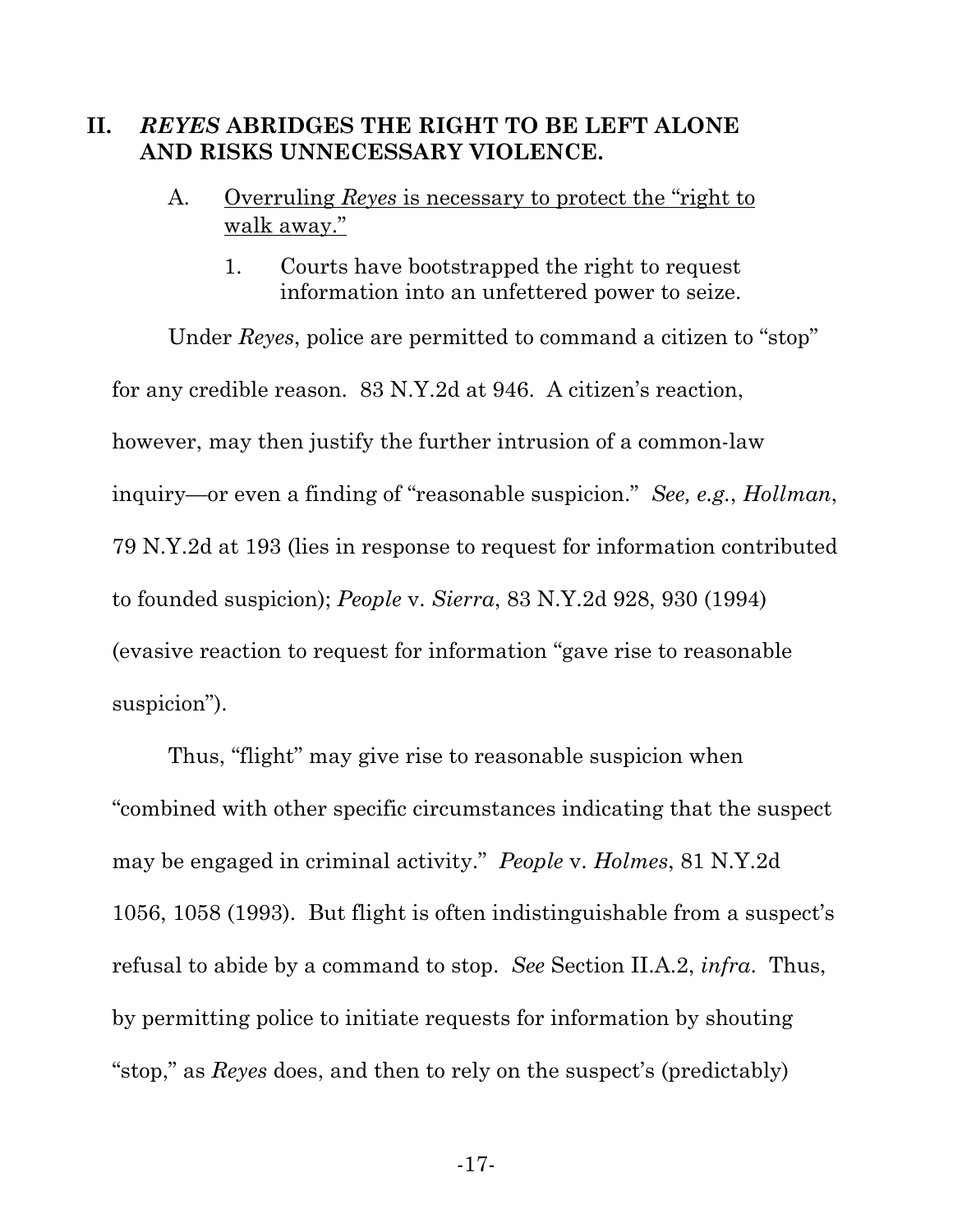frightened reaction to justify a further intrusion, the law risks bootstrapping the limited right to request information into an unfettered power to seize.

Courts and commentators have long recognized this danger. For example, in *United States* v. *Swindle*, the Second Circuit found that it was constrained to conclude that a suspect's reaction to a command to stop could contribute to reasonable suspicion, despite its belief that "[u]nreasonable stops and unreasonable orders to stop are both abuses of police power," and that there is "no principled basis for prohibiting the former, but not the latter." 407 F.3d 562, 567–68 (2d Cir. 2005); *see also* LaFave, Search & Seizure § 9.4(d) (criticizing federal law for permitting this sort of bootstrapping).

This Court has recognized the danger of bootstrapping too. "If merely walking away from the police were sufficient to raise the level of suspicion to reasonable suspicion," it has held, "the common-law right of inquiry would be tantamount to the right to conduct a forcible stop and the suspect would be effectively seized whenever only a common-law right of inquiry was justified." *Moore*, 6 N.Y.3d at 500. In the past this Court has taken steps to avoid this type of bootstrapping by imposing

-18-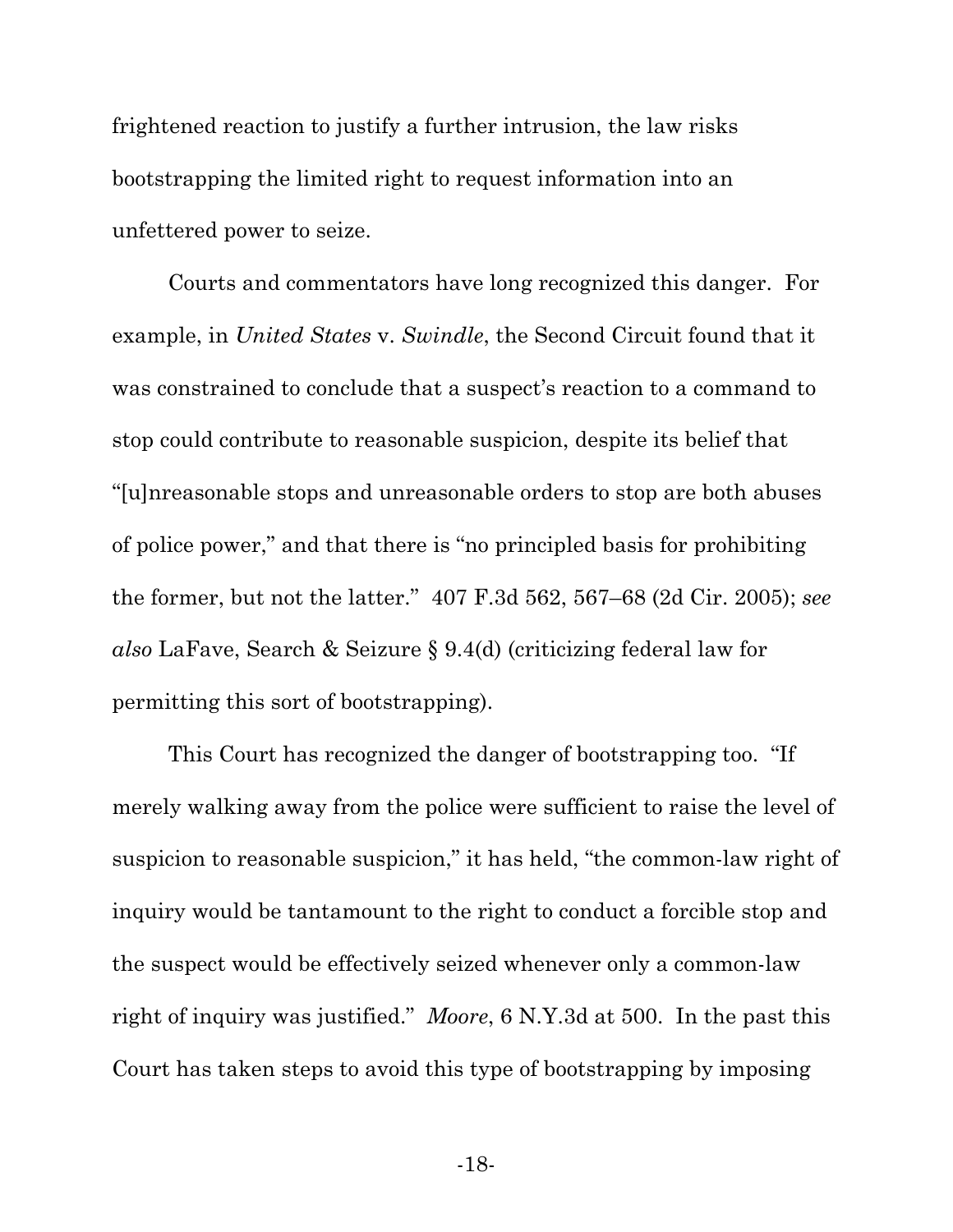restrictions on police conduct that exacerbates that risk. *See, e.g.*,

*People* v. *Martinez*, 80 N.Y.2d 444, 446 (1992) (requiring "reasonable suspicion" before officer may pursue fleeing suspect); *Bora*, 83 N.Y.2d at 534 (under New York Constitution, "we have not required that an individual be physically restrained or submit to a show of authority before finding a seizure").

Nevertheless, bare commands to stop remain virtually immune to scrutiny under *Reyes*, giving rise to the same risk of bootstrapping. As a result, a New Yorker's asserted "constitutional right not to respond" to police inquiries, including by "run[ning] away," *People* v. *Howard*, 50 N.Y.2d 583, 586 (1980), has been rendered largely illusory. *See, e.g.*, *Sierra*, 83 N.Y.2d at 930.

> 2. Professed safeguards against bootstrapping have proven inadequate.

Courts have identified safeguards to ensure that citizens will remain free to terminate ostensibly "consensual" police encounters. But those safeguards have proven inadequate.

*First*, New Yorkers are assured that, while "flight" may contribute to the justification for a seizure, a mere exercise of the "right to walk away" will not. *See, e.g.*, *Howard*, 50 N.Y.2d at 586; *see also* LaFave,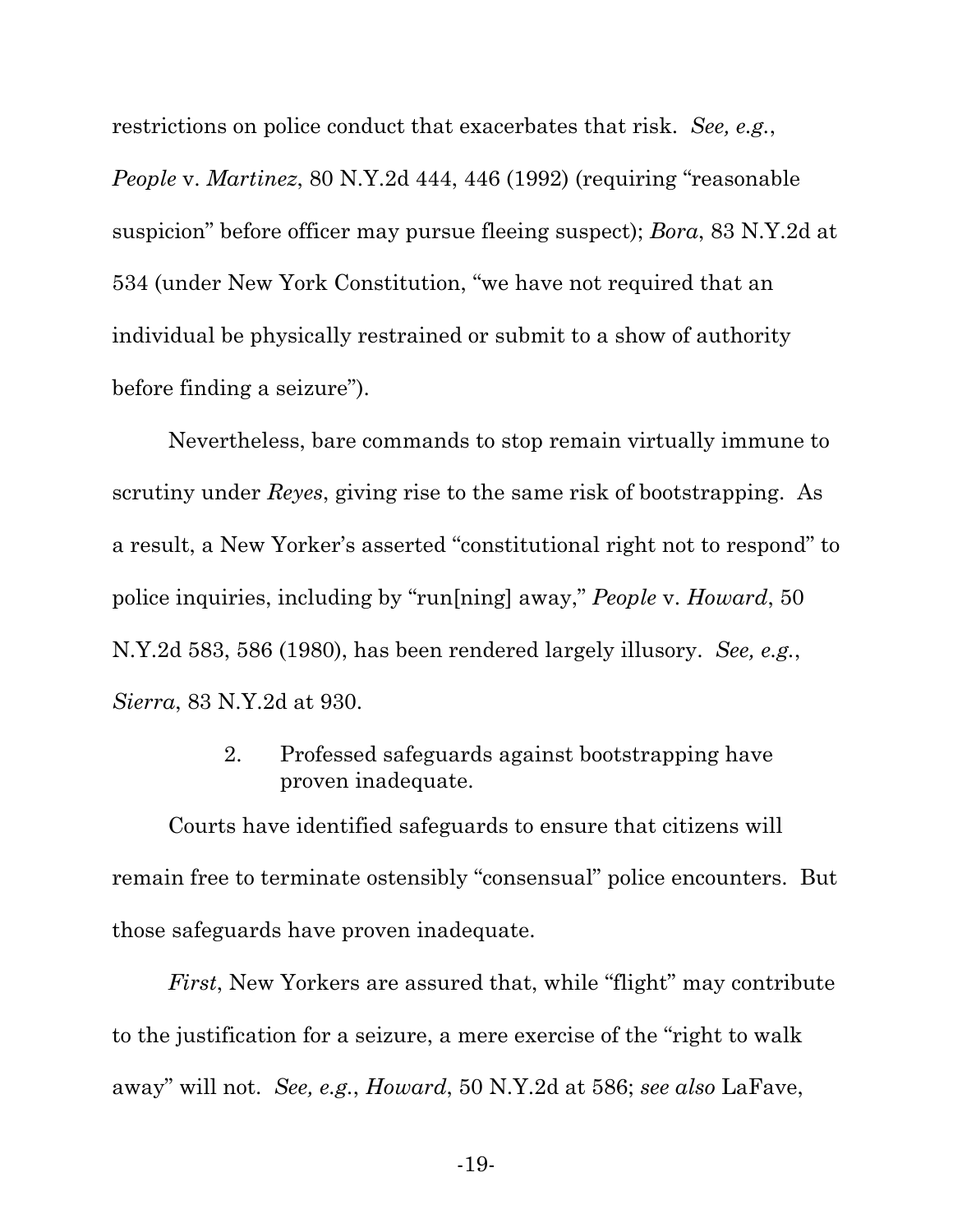*supra*, § 9.5(g) (no contribution to reasonable suspicion where "the suspect, at best, merely manifested a desire 'to avoid contact with the police'") (citations omitted).19 As one judge has observed, however, "the distinctions . . . draw[n] between what constitutes the legitimate exercise of the right to walk away and what constitutes illegitimate flight will often amount to a line drawn in the sand on a windy day." *State* v. *Young*, 294 Wis. 2d 1, 49 (2006) (Bradley, J., dissenting).

For example, in *State* v. *Harbison*, the New Mexico Supreme Court found "flight" where defendant either "hurried" away, or broke into a "slow run," at sight of police. 141 N.M. 392, 396 n.1 (2007).20 But applying the same distinction in *United States* v. *Beauchamp*, the Sixth Circuit found no "flight" where defendant hurriedly walked away without making eye contact. 659 F.3d 560, 564, 570–71 (6th Cir.

<sup>19</sup> *But see Dennis* v. *State*, 342 Md. 196, 207 (1996) ("Where a person walks away in defiance of a police officer's request to stop, persistence in walking away may be considered flight."), *adhered to on remand*, 345 Md. 649 (1997).

<sup>20</sup> *See also, e.g.*, *People* v. *Jenkins*, 472 Mich. 26, 34 (2005) ("attempt[ing] to walk away from [an] officer" gave rise to reasonable suspicion); *State* v. *Johnson*, 815 So. 2d 809, 811 (La. 2002) (officer's testimony "did not describe 'headlong' flight," but defendant's "quickened . . . pace" still supported reasonable-suspicion finding); *United States* v. *Gordon*, 231 F.3d 750, 756–57 (11th Cir. 2000) (finding "powerful evidence of flight" where defendant "ran or walked very quickly" after noticing police).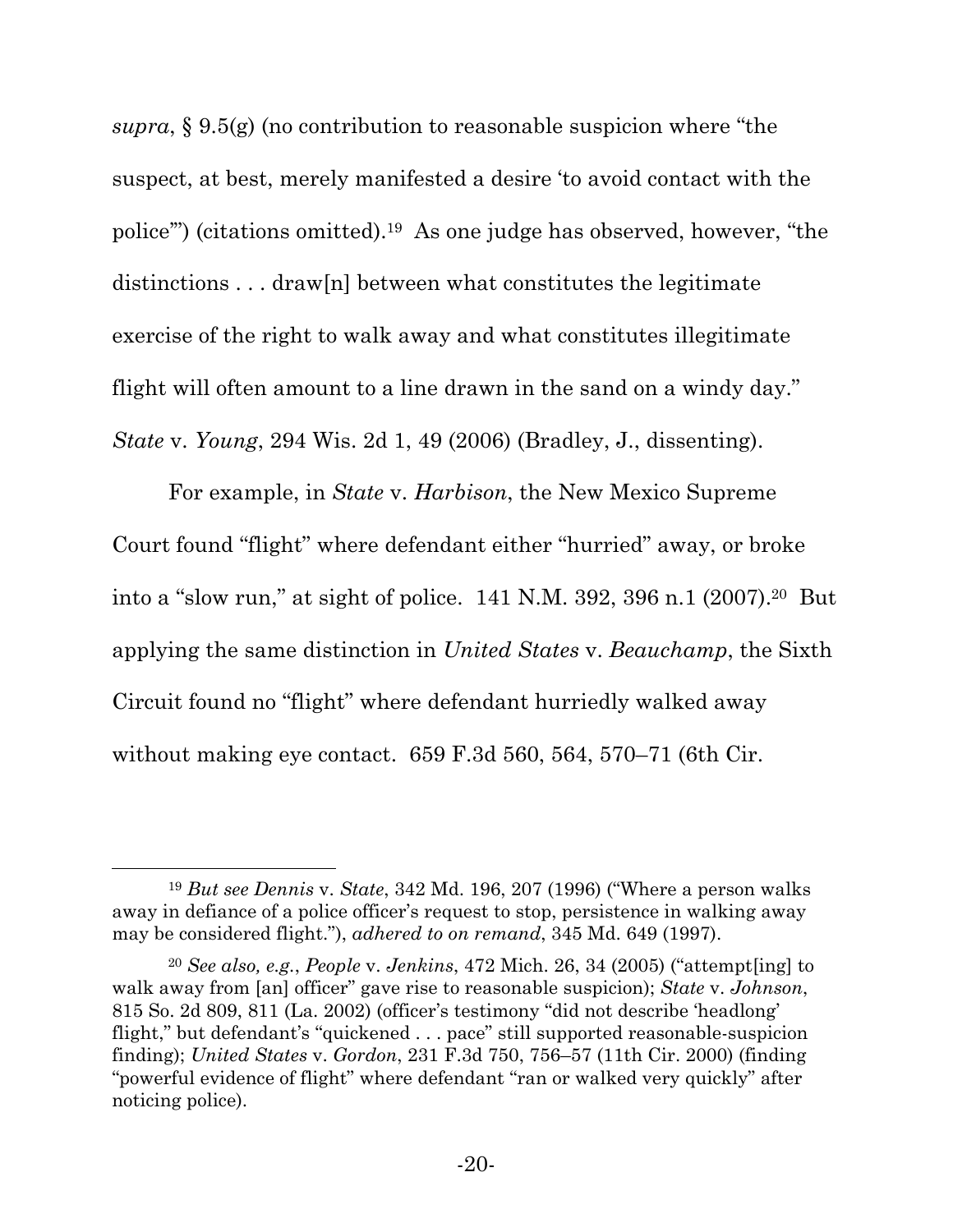2011).21 Indeed, members of the same court often reach opposite conclusions on the same facts.22

If courts cannot determine—with the benefits of hindsight, reflection, and a full appellate record—whether a citizen has exercised the right to walk away or engaged in suspicious "flight," then how are citizens supposed to do so in the moment, on the street, with an officer shouting "stop!" at their backs?

*Second*, we are assured that "[f]light alone" is insufficient to give rise to reasonable suspicion. *Holmes*, 81 N.Y.2d at 1058. But the "flight-plus" rule has likewise failed to provide meaningful protections. Perhaps most perniciously, presence in a "high crime neighborhood" can serve as the plus-factor under the Fourth Amendment, *Illinois* v. *Wardlow*, 528 U.S. 119 (2000), although this label "can easily serve as a proxy for race or ethnicity." *Beauchamp*, 659 F.3d at 570 (citation omitted). And while this Court rejected the rule that those two factors

<sup>21</sup> *See also, e.g.*, *Outlaw* v. *People*, 17 P.3d 150, 157 (Colo. 2001) ("[T]he fact that [defendant] and his companions began walking away . . . fails to provide reasonable suspicion."); *People* v. *Torres*, 115 A.D.2d 93, 95–97 (1st Dep't 1986) (no "founded suspicion of criminality" where defendant "twice told [officer] not to touch him and walked briskly away").

<sup>22</sup> *See, e.g.*, *State* v. *Anderson*, 155 Wis. 2d 77 (1990) (court split 5-2 on whether defendant fled or exercised right to walk away); *State* v. *Hammond*, 257 Conn. 610, 625–26 (2001) (same, splitting 3-2).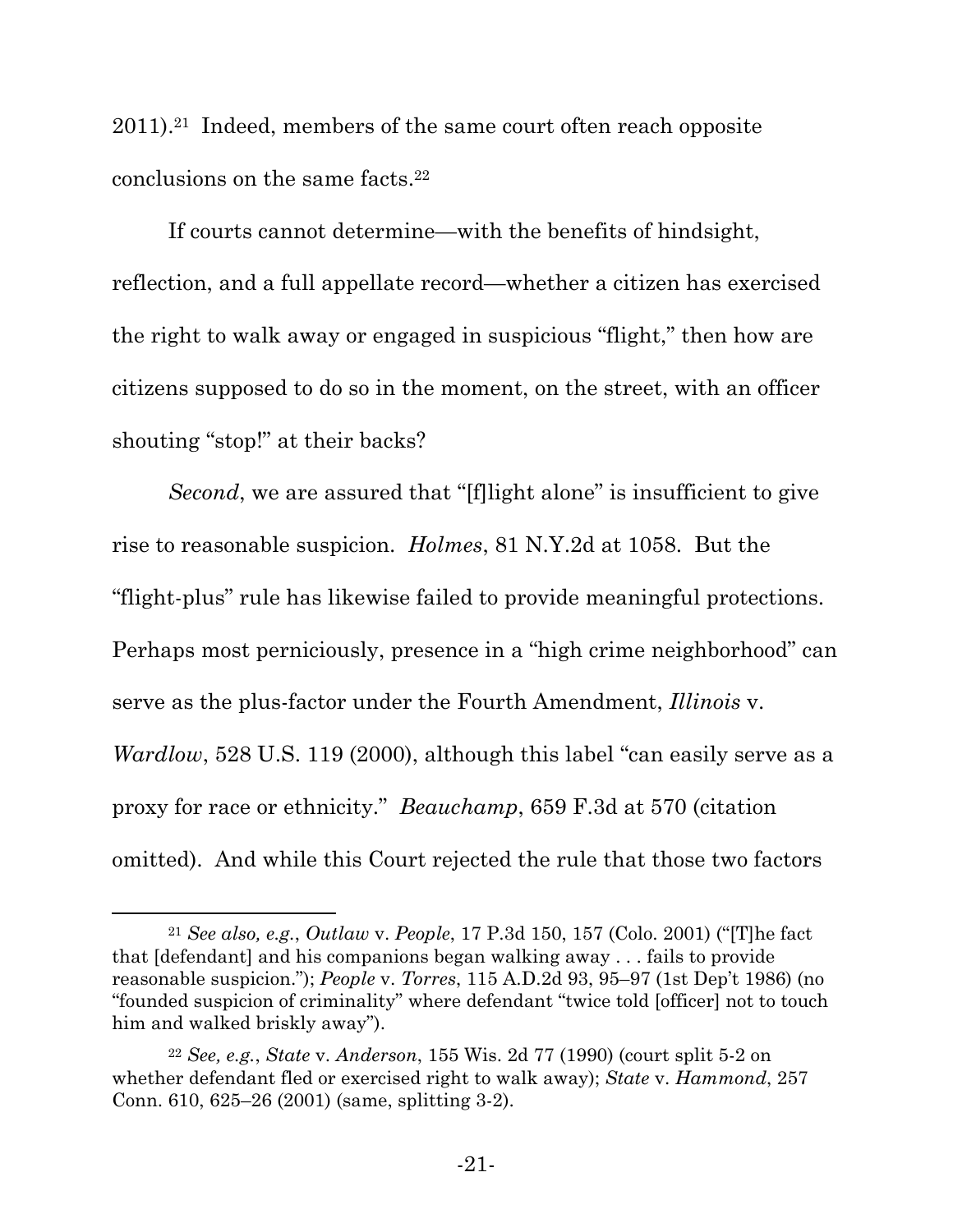alone could justify a seizure, *Holmes*, 81 N.Y.2d at 1058, similarly stereotyped factors have been permitted to tip the scales even under New York law. *See People* v. *Perez*, 31 N.Y.3d 964, 976 (2018) (Rivera, J., dissenting) (standing "motionless and silent" is not suspicious behavior that would justify a stop). Indeed, as the Seventh Circuit has observed, "Whether you stand still or move, drive above, below, or at the speed limit, you will be described by the police as acting suspiciously should they wish to stop or arrest you." *United States* v. *Broomfield*, 417 F.3d 654, 655 (7th Cir. 2005) (Posner, J.).

*Finally*, we are reassured that reactions "provoked" by illegal police conduct cannot contribute to a reasonable-suspicion finding. *E.g.*, LaFave, *supra*, § 9.5(g) ("refus[al] to stop in response to an illegal order" will not give rise to reasonable suspicion); *cf. People* v. *Cantor*, 36 N.Y.2d 106, 114 (1975) (suppressing evidence obtained "as a direct consequence of the illegal nature of the stop").

But under *Reyes*, a bare command to stop is a level-one encounter, and thus will almost never be illegal. In any event, courts routinely rely on reactions to illegal police conduct to justify seizures, finding "provocation" only in the most extreme circumstances. *See, e.g.*,

-22-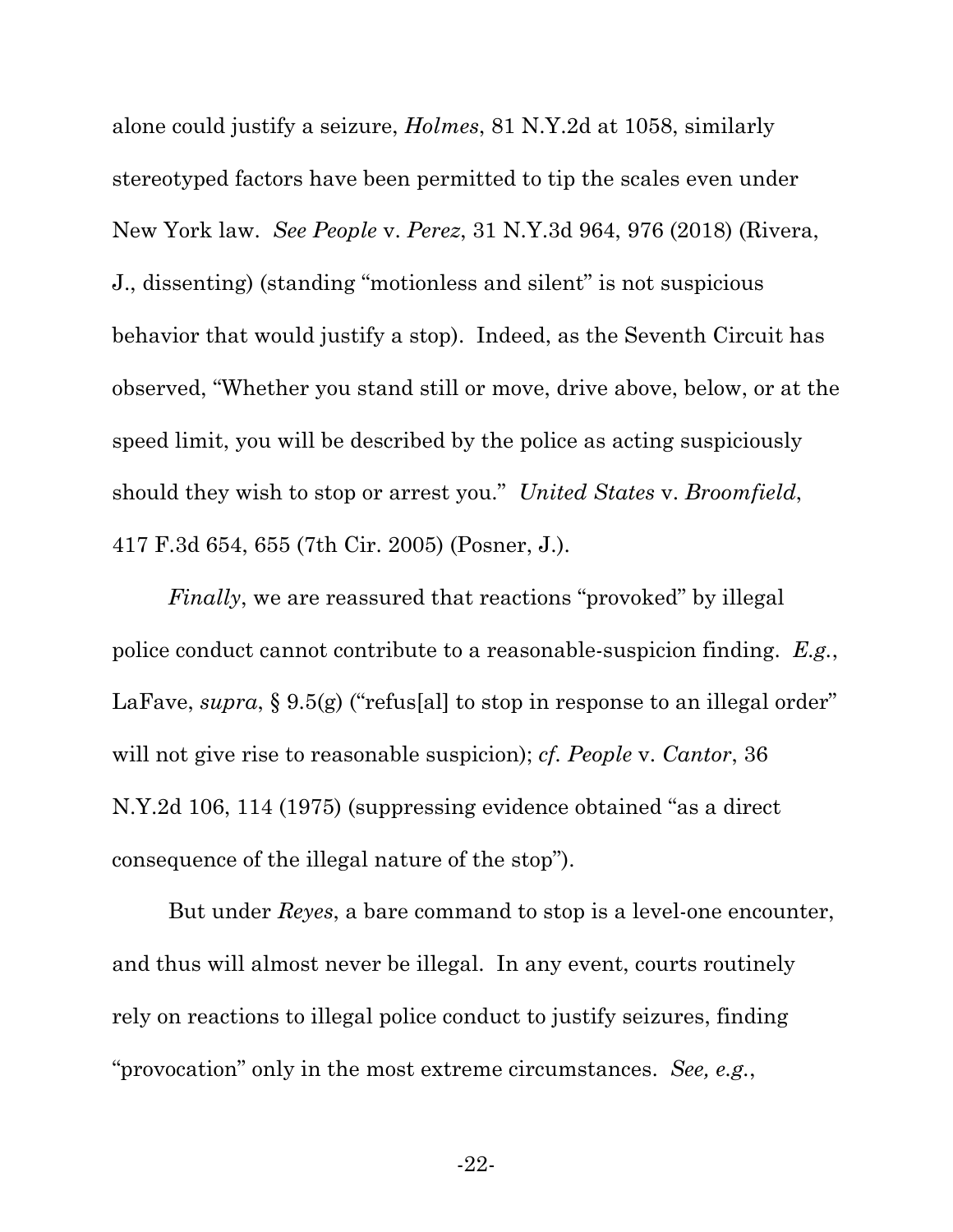*Harbison*, 141 N.M. at 398–99 (flight "provoked" only if police engage in "fraud," or act "without reason" or with "sole purpose of provoking . . . flight"); *see also People* v. *Boodle*, 47 N.Y.2d 398, 404 (1979) (denying suppression where "police illegality lacked the 'quality of purposefulness' to uncover incriminating evidence").23

> 3. *Reyes* should be overruled to restore the right to walk away.

Under *Reyes* and its progeny, "the right to inquire [has become] tantamount to the right to seize," and, at least in heavily policed neighborhoods, "there [is] no right 'to be let alone.'" *Holmes*, 81 N.Y.2d at 1058. To reinstate that right, the Court should require founded suspicion before the police may issue a command to stop.

Such a rule would hardly put New York outside the mainstream. Rather, several states have gone even farther, effectively treating commands to stop as seizures requiring reasonable suspicion. *See, e.g.*, *State* v. *Gatewood*, 163 Wash. 2d 534, 540 (2008) ("Stop, I need to talk to you" is a seizure under Washington constitution).24

<sup>23</sup> *Henson* v. *United States*, 55 A.3d 859, 869–70 (D.C. 2012) (flight, in response to unlawful seizure, contributed to reasonable suspicion).

<sup>24</sup> *See also Jones* v. *State*, 745 A.2d 856, 869 (Del. 1999) (finding that defendant "was seized within the meaning of [the Delaware constitution] when [a police officer] first ordered him to stop and remove his hands from his pockets");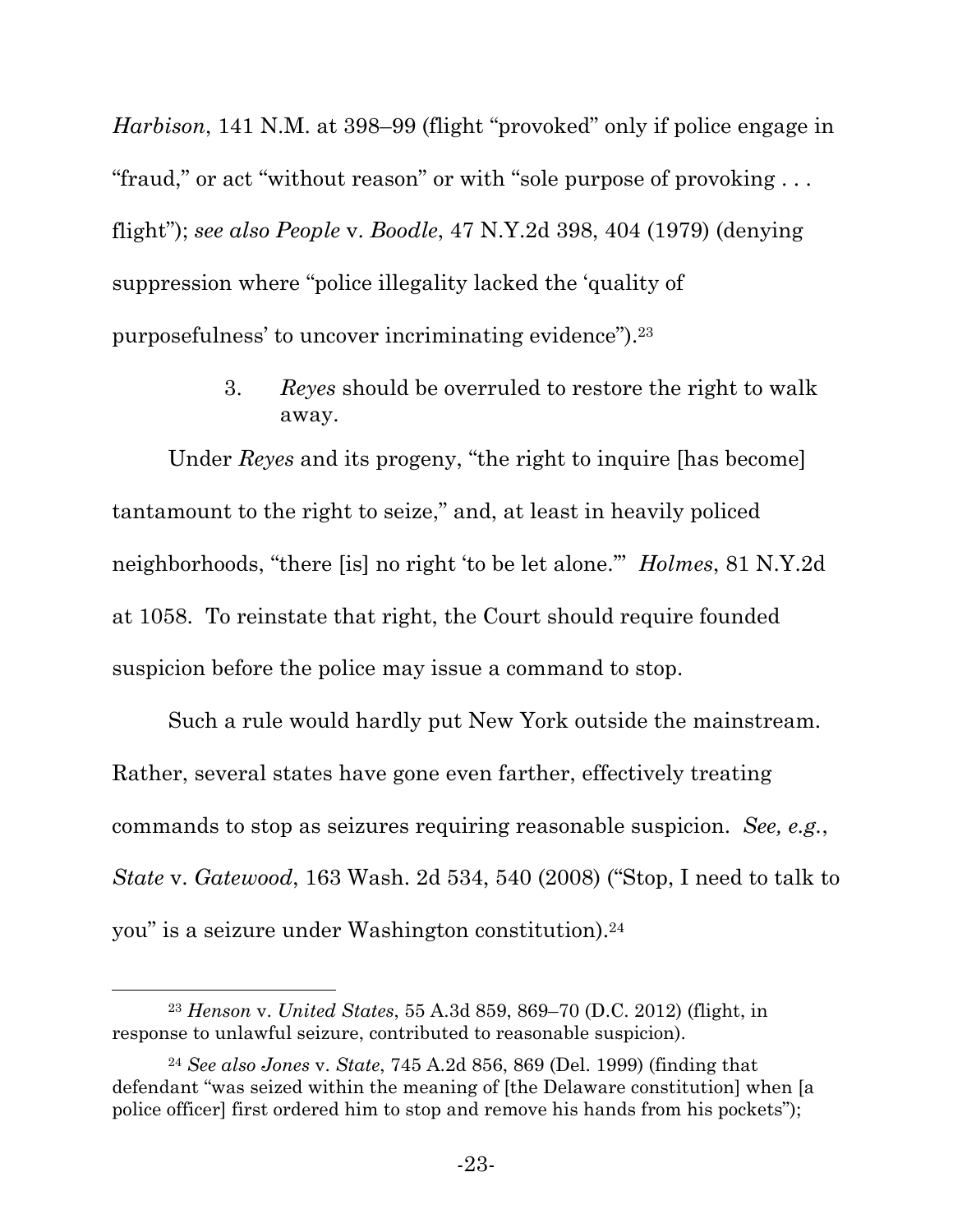Other courts treat the distinction between an officer's request and his command as dispositive of whether the defendant was seized, generally on the theory that a reasonable person would not feel free to disobey an order from the police. *See State* v. *Benton*, 304 Conn. 838, 844 n.4 (2012) ("[A] police officer's command to stop . . . constitute[s] a seizure for purposes of article first, §§ 7 and 9, of the constitution of Connecticut.") (citation omitted); *see also Beauchamp*, 659 F.3d at 575 (Kethledge, J., dissenting) ("That the officer asks, rather than commands, is critical" to distinguishing between a consensual encounter and a "show of authority" sufficient to cause a seizure).

This Court should draw the same distinction between *De Bour* levels one (polite requests) and two (commands). Indeed, the fact that courts applying the federal and state Constitutions have struggled to

*People* v. *Hardrick*, 60 P.3d 264, 270 (Colo. 2002) (recognizing "generally applicable rule that police orders, instead of requests for cooperation, usually effectuate a seizure of the person to whom the order is directed"); *State* v. *Tominiko*, 126 Haw. 68, 77 (2011) (a person is "seized" under Hawaii constitution "when a police officer approaches that person for the express or implied purpose of investigating him"; such a seizure occurred when officer "told [defendant] to exit the vehicle"); *Commonwealth* v. *Nestor N.*, 852 N.E.2d 1132, 1135 (Mass. App. Ct. 2006) ("Because Officer Colon's statement was not a command to stop but a request to speak with the defendant and ask questions, it lacked the compulsory dimension that would thereby transform the encounter into a seizure.").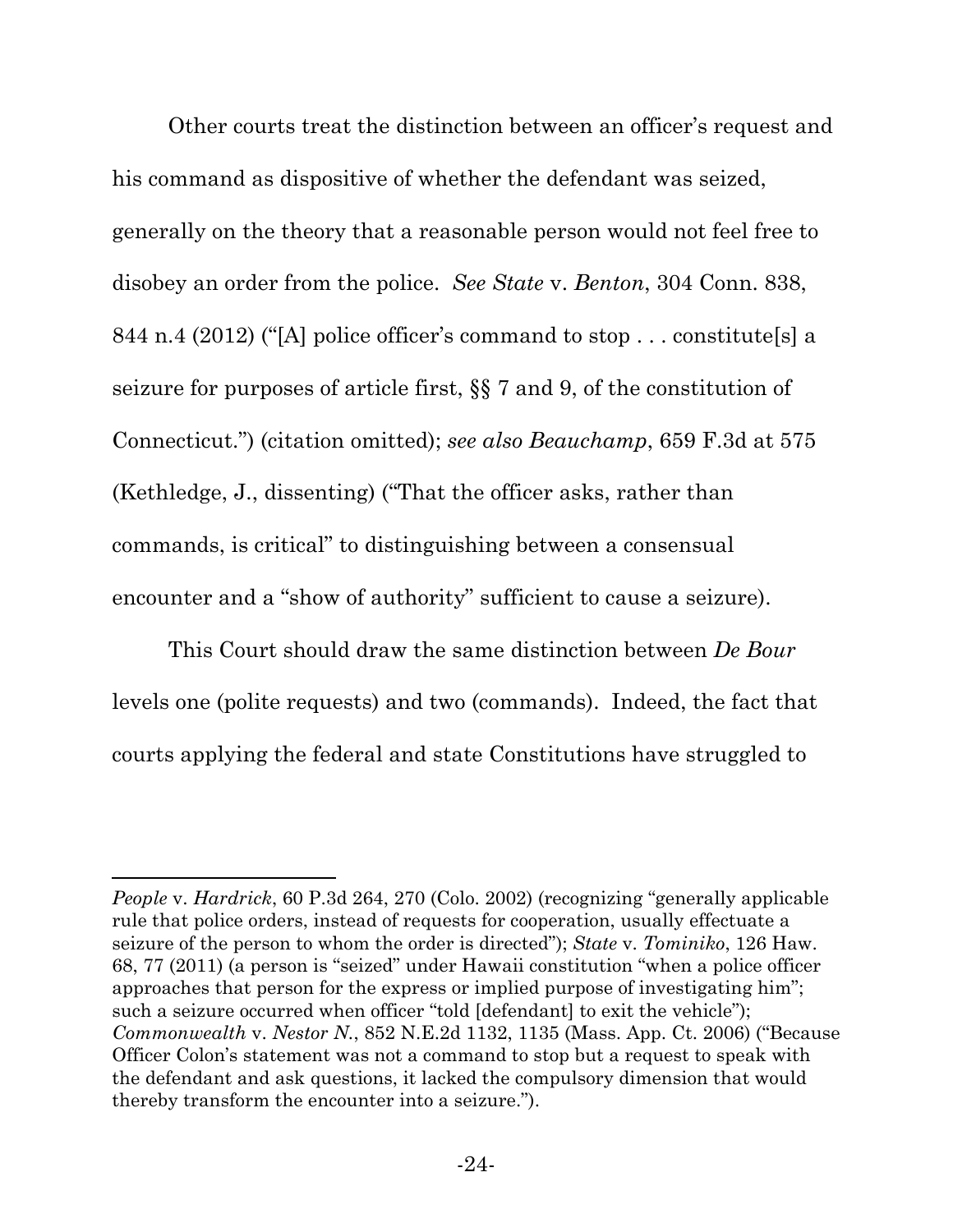classify requests and commands to stop as either "consensual" or compulsory recommends using New York's nuanced approach.

- B. *Reyes* should also be revisited because it risks escalating police/citizen encounters and incentivizes flight.
	- 1. *Reyes* encourages citizens to disobey commands.

*Reyes* encourages disobedience to police commands to stop, including headlong flight. Because a command to stop may be issued for any credible reason, if the recipient of such a command complies, and—as here and in *Reyes*—evidence is recovered as a result, that evidence almost certainly will not be suppressed. On the other hand, if the recipient disregards the command, including by fleeing, the officer cannot pursue unless, before the flight, the officer had reasonable suspicion. *Martinez*, 80 N.Y.2d at 447. Thus, *Reyes* encourages flight specifically for those in possession of contraband.

The First Department in *Reyes* acknowledged this perverse consequence: "[i]t is anomalous that a person can better his chances of avoiding the consequences of illegal conduct if he refuses to comply with a police request for information and instead, by fleeing, induces the police to pursue him, even when the pursuit is successful." 190 A.D.2d at 155. Nevertheless, the court concluded that "[i]t would not be a

-25-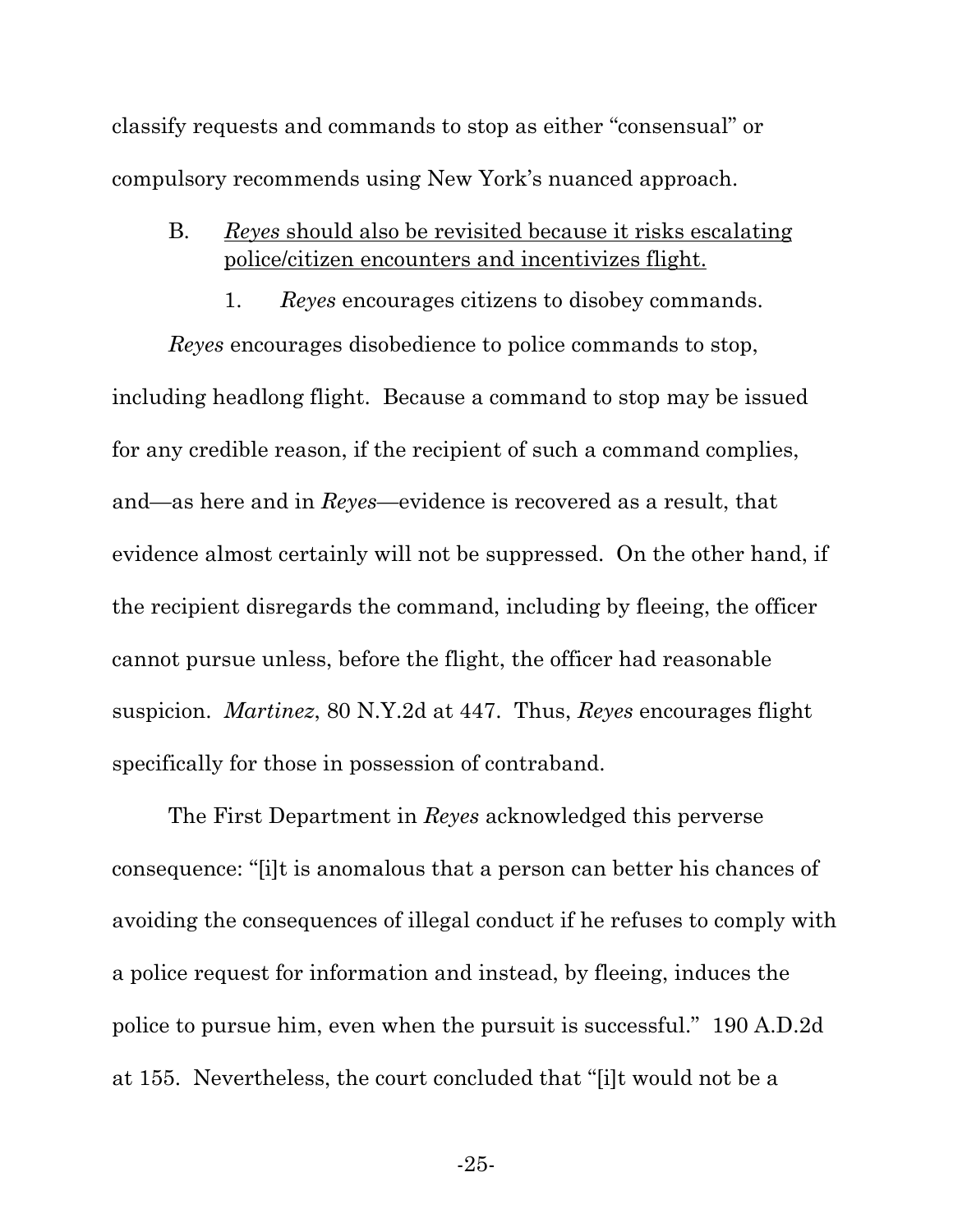profitable resolution of the anomaly" to "extend the advantages of flight to an accused where, as here, there has been no attempt to flee." *Id.*

The First Department's reasoning in *Reyes*, which this Court did not address when it affirmed, is catastrophically wrongheaded. The law should not encourage citizens—especially those in possession of contraband—to run away from the police. *See People* v. *Peque*, 22 N.Y.3d 168, 194 (2013) ("compelling justification" to overrule precedent where it "leads to an unworkable rule") (citation omitted).

> 2. By encouraging citizens to disobey commands, *Reyes* risks escalation and violence.

"Cases abound in which a suspect's 'flight from the police set in motion an ensuing chase that resulted in death or serious injury to either a police officer, a suspect, or a bystander.'" *State* v. *Williams*, 192 N.J. 1, 12–13 (2007). Thus, "encourag[ing] suspects to disobey orders from law enforcement officers" and flee will "plac[e] the public at risk." *United States* v. *Dupree*, 617 F.3d 724, 737 (3d Cir. 2010); *see also People* v. *Matos*, 83 N.Y.2d 509, 512 (1994) (death of officer reasonably foreseeable consequence of defendant's flight).

One of the reasons flight is so dangerous is that the law permits the police to use force to restrain or subdue a fleeing suspect. Indeed, at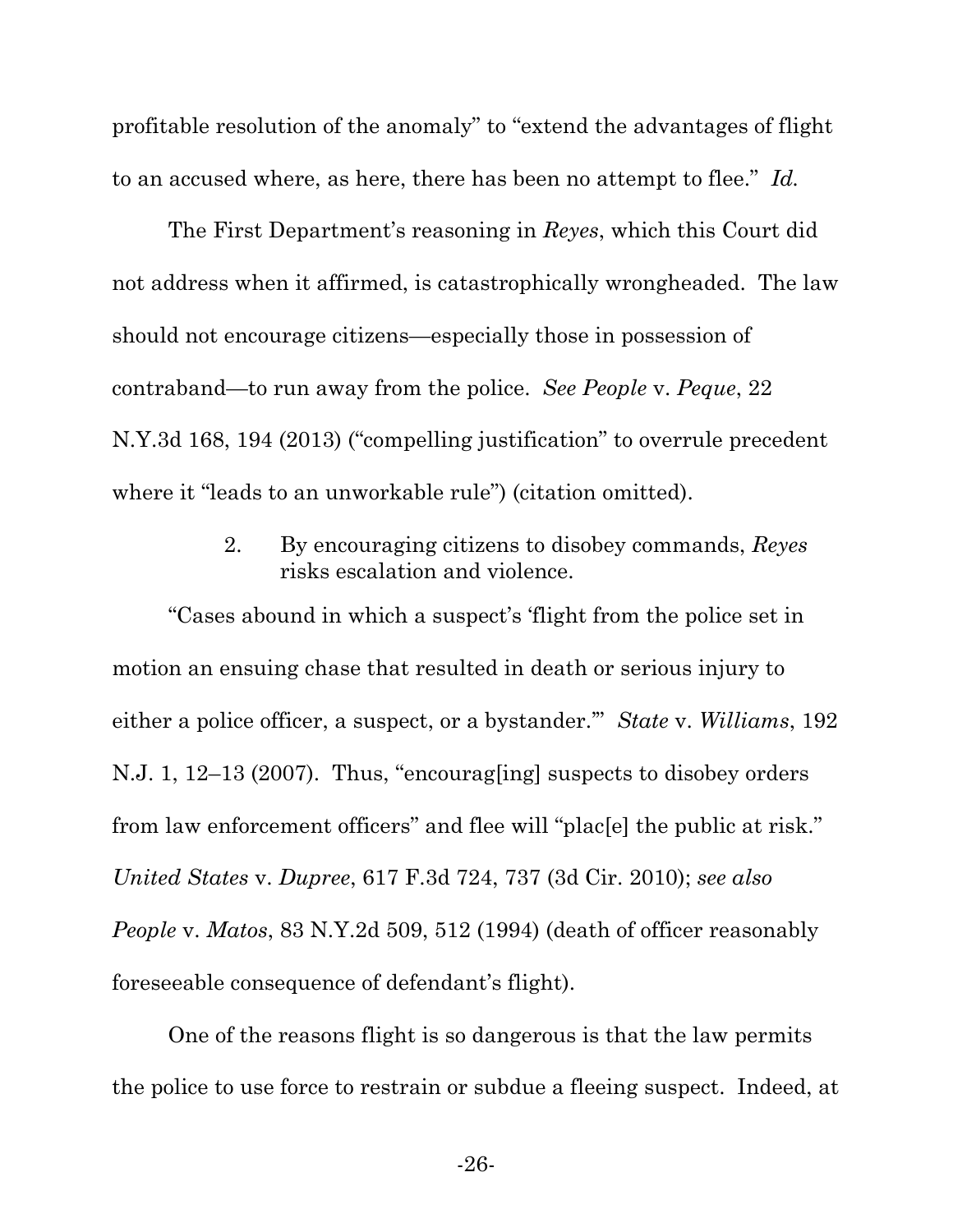common law, the "use of deadly force against a fleeing felon" was presumptively reasonable. *Tennessee* v. *Garner*, 471 U.S. 1, 12–13 (1985). And although that broad sanction of police violence has since been circumscribed, it remains the case that an officer's use of lessthan-deadly force may be justified, in part, by a suspect "actively resisting arrest or attempting to evade arrest by flight." *Graham* v. *Connor*, 490 U.S. 386, 396 (1989); *People* v. *Tiribio*, 88 A.D.3d 534, 535 (1st Dep't 2011) (upholding officers' use of force, in part because "defendant and his accomplice did not comply with the officers' initial command").

Thus, courts have consistently upheld the use of force against fleeing suspects, as well as suspects who merely refuse to obey police commands.25 Indeed, "a long line of precedent . . . underscores the right of an officer to resort to force in arresting a suspect who is resistant" to commands. *Mitchell* v. *Yeadon Borough*, No. Civ.A. 01-1203, 2002 WL

<sup>25</sup> *See, e.g.*, *Bolden* v. *City of Euclid*, 595 F. App'x 464, 470–71 (6th Cir. 2014) ("[Suspect's] refusal to comply with [officer's] lawful commands justified the use of some force to control the situation."); *Beaver* v. *City of Federal Way*, 507 F. Supp. 2d 1137, 1145 (W.D. Wash. 2007), *aff'd*, 301 F. App'x 704 (9th Cir. 2008) (upholding use of force where "officer was alone with a fleeing felony suspect . . . who ignored his commands to stop").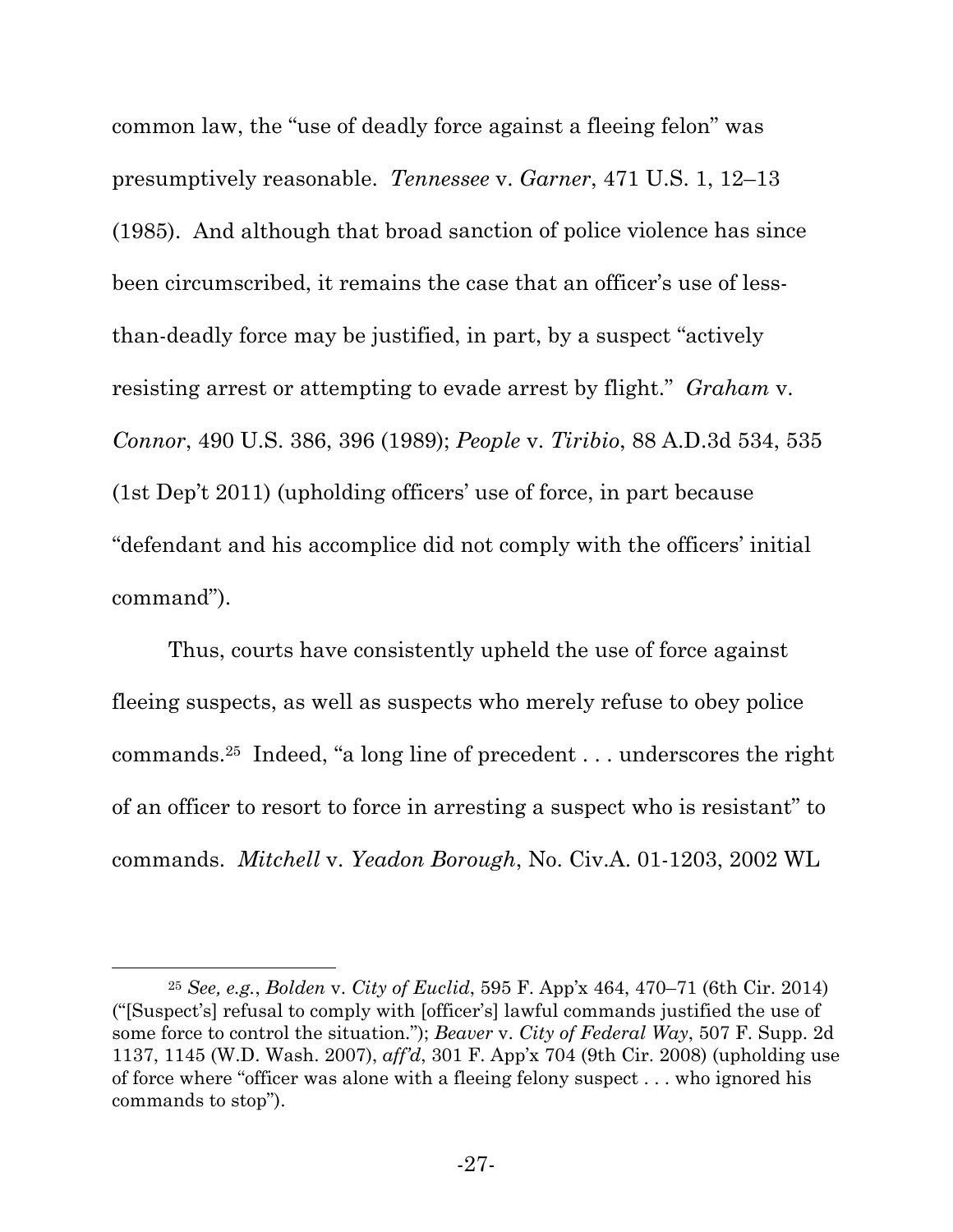265021, at \*6 (E.D. Pa. Feb. 22, 2002); *see also, e.g., Tiribio*, 88 A.D.3d at 535.

Accordingly, the law speaks to citizens out of both sides of its mouth: The citizen is told he or she may disregard a shouted command to "stop!"—that's why, per *Reyes*, the command qualifies as a level-one encounter and not a seizure. But the officer is told that he or she can use force on a citizen who disregards a command. The law should speak with one voice, and the "anomalous" decision in *Reyes* should be discarded. *Compare Reyes*, 199 A.D.2d at 155, *with People* v. *Bing*, 76 N.Y.2d 331, 347–48 (1990) (overruling precedent in light of "anomalies" it produced).

> 3. Encouraging flight can have lethal real-world consequences.

The doctrinal confusion that *Reyes* fosters may also have deadly consequences in the real world. Reliable data on fatal encounters between the police and public is notoriously hard to come by. But the *Washington Post* currently maintains a database of all fatal police shootings in the United States since 2015, which shows that in the last four years, at least 471 people have been killed by police while "fleeing"

-28-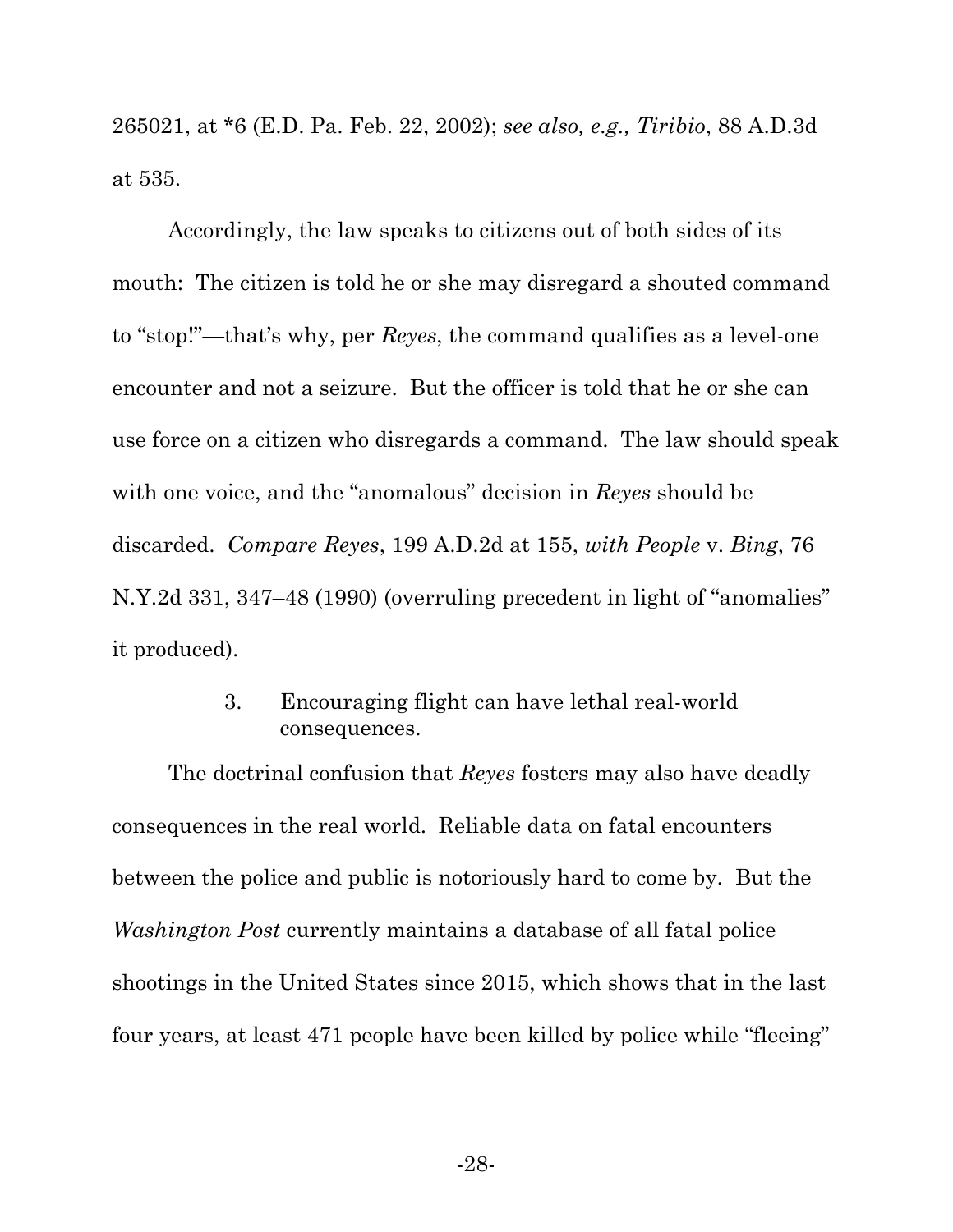on foot. Of those 471 people, 54 were unarmed, suggesting that flight alone can quickly escalate to violence.26

Similar tragic anecdotes have also reverberated across the nation. Over the course of a single week in June of this year, three different suspects were killed after attempting to flee from the police. On June 19, 17-year-old Antwon Rose, Jr., was shot three times while fleeing a traffic stop in East Pittsburgh.27 On June 23, 31-year-old Thurman Blevins was killed in Minneapolis while running from officers on foot.28 And on June 25, 18-year-old Luis Argueta was killed while running away during a traffic stop in Galveston, Texas.29

It is impossible to know how many New Yorkers have died because of mixed messages sent by cases like *Reyes*. But the possibility of even one is intolerable.

<sup>&</sup>lt;sup>26</sup> The database is available at https://wapo.st/2Kh4r6n. Information on the project's background and methodology is available at https://wapo.st/2R28plG. The underlying data for all four years of the project is available at https://bit.ly/1YG0Nm8.

<sup>27</sup> Errin Haines Whack & Claudia Lauer, *Officer charged in death of black teen who was shot in back*, AP News (June 27, 2018), https://bit.ly/2FI1qxt.

<sup>28</sup> Mark Berman & Antonia Noori Farzan, *Minneapolis police officers won't be charged for fatally shooting Thurman Blevins*, Wash. Post (July 30, 2018), https://wapo.st/2DwqnsK.

<sup>29</sup> Nick Powell, *Galveston man, 18, fatally shot by police after traffic stop*, Houston Chron. (June 25, 2018), https://bit.ly/2Keqpa1.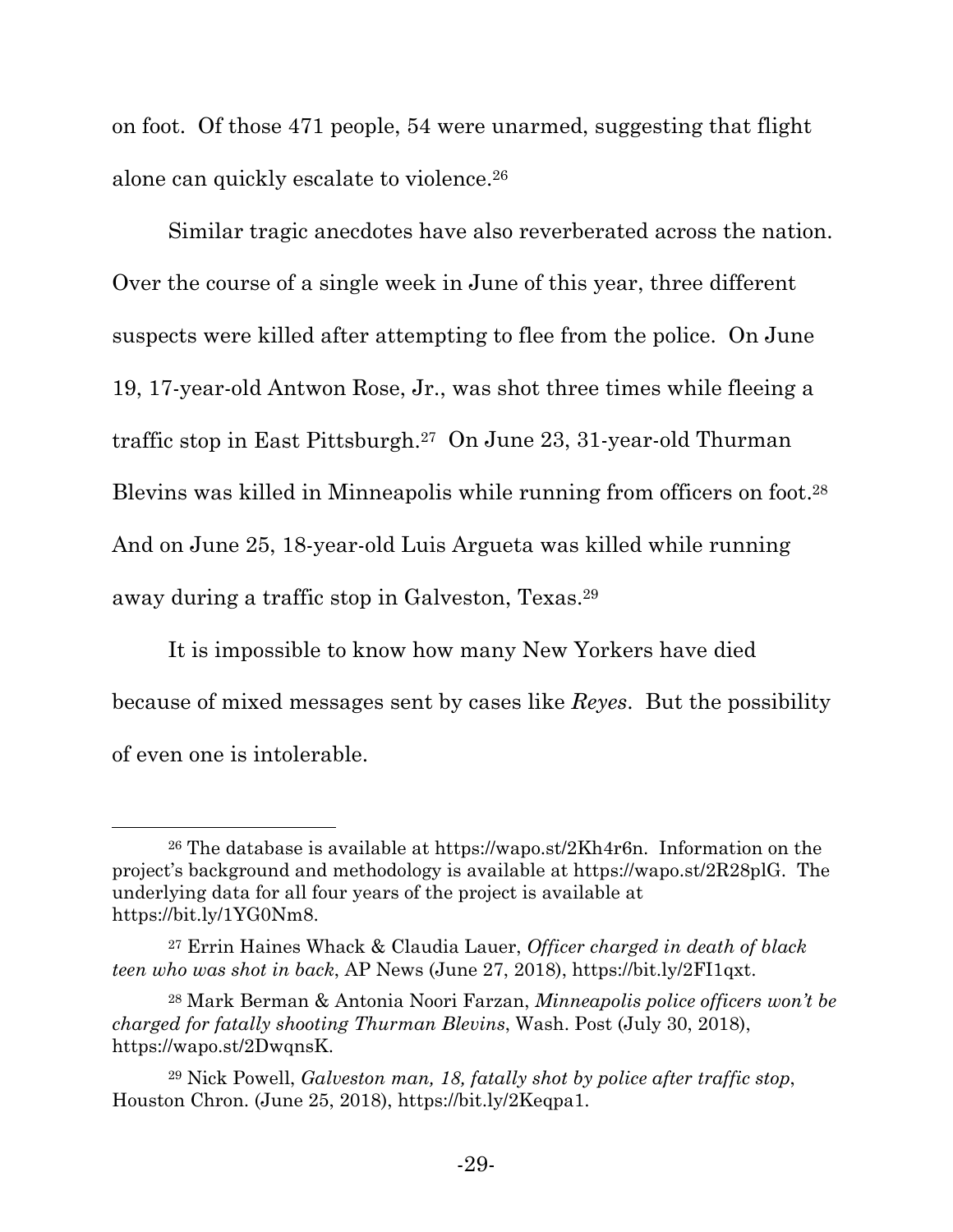4. By requiring founded suspicion to issue a command to stop, the Court can diminish the incentive to flee.

"Precedents remain precedents . . . not because they are established but because they serve the underlying nature and object of the law itself, reason and the power to advance justice." *Bing*, 76 N.Y.2d at 338 (internal quotation marks omitted). Overturning *Reyes* and requiring at least founded suspicion to issue a command to stop will diminish the incentive to flee, making police and citizens safer.

Such a rule would also be beneficial to police-community relationships because it both limits an officer's ability to escalate a request for information into a more threatening encounter and encourages compliance with such commands. As one court stated in finding that a command was a seizure, "[a] reasonable person, in a high crime neighborhood late in the evening, would not and should not reasonably feel free to resist a police officer's order to move." *Strange* v. *Commonwealth,* 269 S.W.3d 847, 851 (Ky. 2008). Rather, "[c]itizens are encouraged to comply with reasonable police directives, and the police should be permitted to expect reasonable compliance with reasonable demands." *Id.*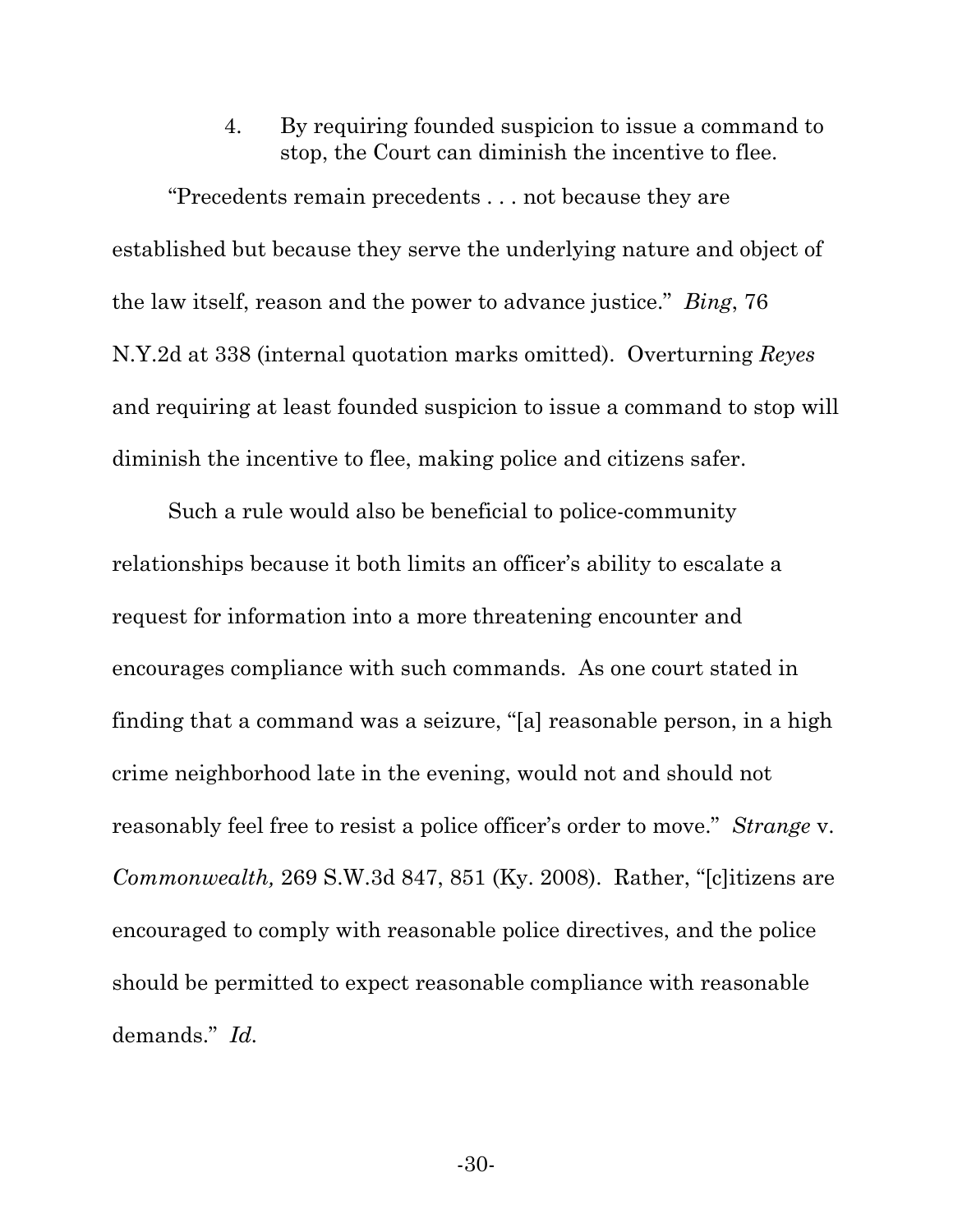### **III. REQUIRING "FOUNDED SUSPICION" TO PRECEDE A COMMAND WILL NOT PREVENT REASONABLE REQUESTS FOR INFORMATION.**

The benefits of overturning *Reyes* are compelling: the law is conformed to the reality of police-citizen encounters; the liberty of citizens is increased; and the dangers of flight are mitigated, for police and citizens alike. Balanced against these benefits, the costs are negligible, because requiring founded suspicion to issue a command to stop will not meaningfully interfere with the ability of police officers to make reasonable requests for information.

As this Court has recognized, in the context of street encounters with citizens, "the police should be accorded great latitude in dealing with those situations with which they are confronted." *Cantor*, 36 N.Y.2d at 112. But that latitude "should not be at the expense of our most cherished and fundamental rights." *Id.*

In *Reyes*, the First Department struck the wrong balance between these interests. It reasoned that "[a] request that somebody stop is a *necessary* preliminary to a request for information when a person is ahead of the officer, walking away from him, and—for all that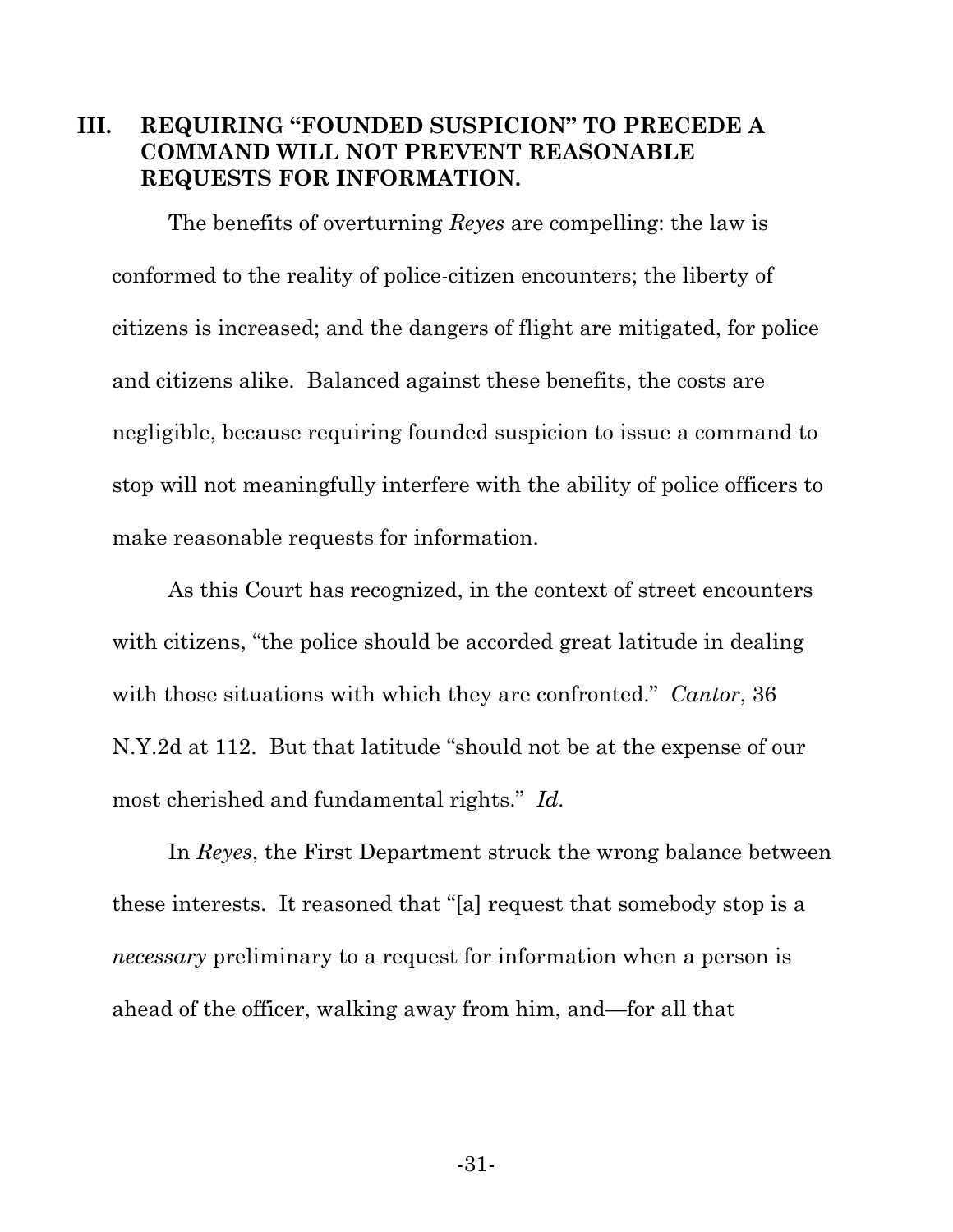appears—unaware that the officer wished to inquire of him." 199 A.D.2d at 155 (emphasis added).

But that's not true: an officer can increase his speed and overtake the citizen; or get his attention without resorting to a command to stop; or continue following the citizen until he stops or turns around; or call for another officer to intercept the citizen in the direction he is walking; or continue unobtrusive surveillance until the citizen does something to raise the level of suspicion. Officers in jurisdictions that treat bare commands to stop as seizures, or treat as dispositive the distinction between commands and requests, already abide by such practices, demonstrating their practicality. But even if these alternatives are viewed as less convenient for police, that hardly justifies the deprivation of life and liberty to which *Reyes* contributes.

Moreover, police must already exercise care when issuing a command to stop, lest the command be deemed to constitute a seizure. *Bora*, 83 N.Y.2d at 535 ("While a verbal command, standing alone, will not usually constitute a seizure, we have recognized that when coupled with other behavior, it may."). Requiring founded suspicion to issue a command would be a simpler rule for police to follow.

-32-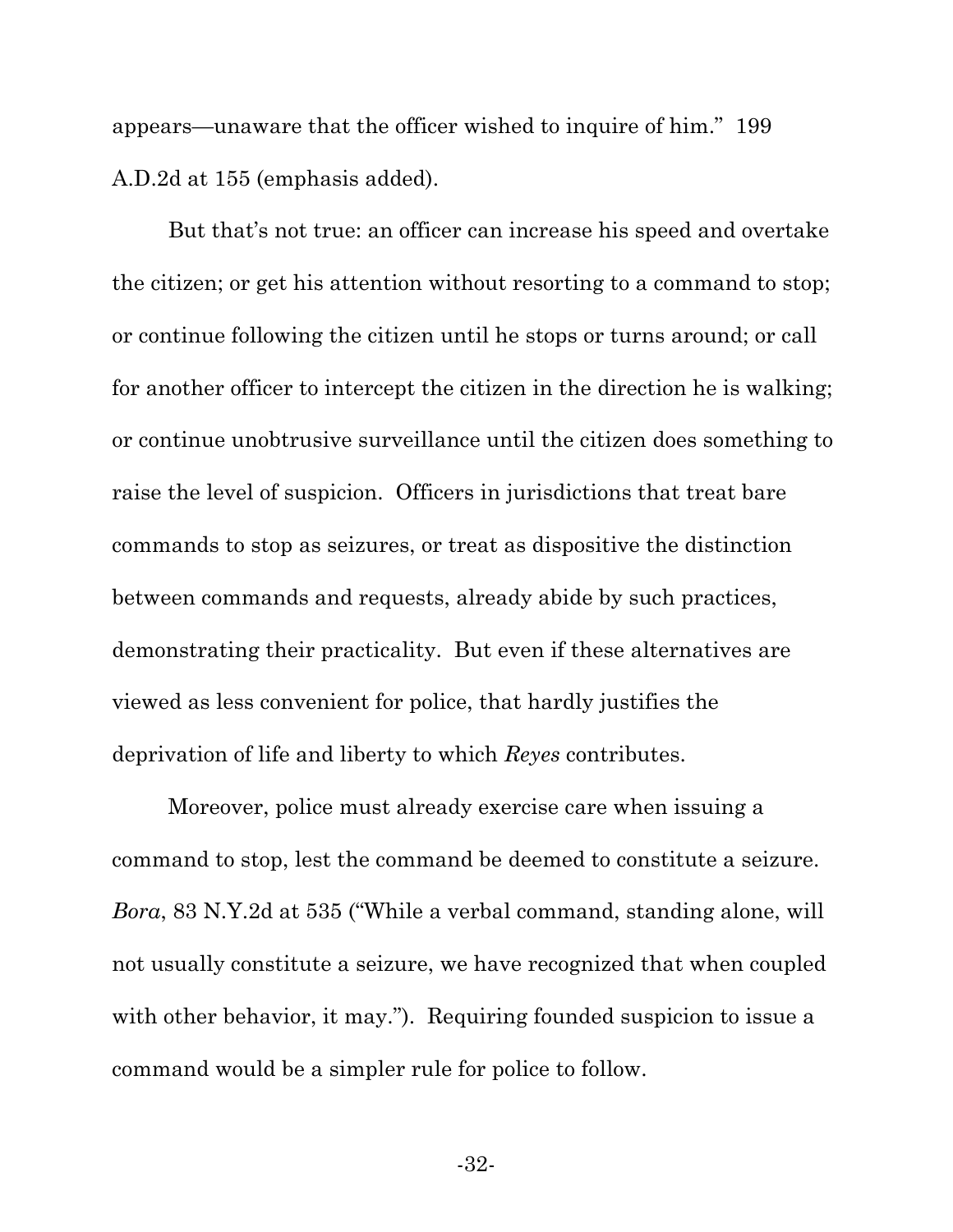Finally, empirical evidence suggests that "hands-on" policing measures like those endorsed in *Reyes* are not particularly effective. The odds of the police uncovering evidence during an encounter premised on little to no suspicion are notoriously low.30 And many commentators have questioned the efficacy of New York City's stop-andfrisk program—perhaps one of the most famous examples of "hands-on" policing techniques—noting that it resulted in a low percentage of arrests and had no noticeable effect on crime.31 Per an analysis by *amicus* Brennan Center, "[s]tatistically, no relationship between stopand-frisk and crime seems apparent."32

"Hands-on" policing techniques can also cause rifts between police and the communities they serve, creating confidence gaps that make it more difficult for the police to do their jobs. As noted in a recent report

<sup>30</sup> Hit rates for consent searches, which require the requesting officer to have no requisite level of suspicion, are illustrative here. As one academic article has noted, "The data on traffic stop searches indicates that police find evidence in only about 10% to 20% of the total traffic searches. And these numbers are likely overestimates, as police have every incentive to record searches that result in hits and much less incentive to record unfruitful searches." Oren Bar-Gill & Barry Friedman, *Taking Warrants Seriously*, 106 Nw. U. L. Rev. 1609, 1655 (2012).

<sup>31</sup> *See, e.g.*, New York City Bar Association, Report on the NYPD's Stop-and-Frisk Policy 1 (2013), https://bit.ly/2DwhAXN.

<sup>32</sup> James Cullen and Ames Grawert, Brennan Center for Justice, Fact Sheet: Stop and Frisk's Effect on Crime in New York City (2016), https://bit.ly/2zf6oMk.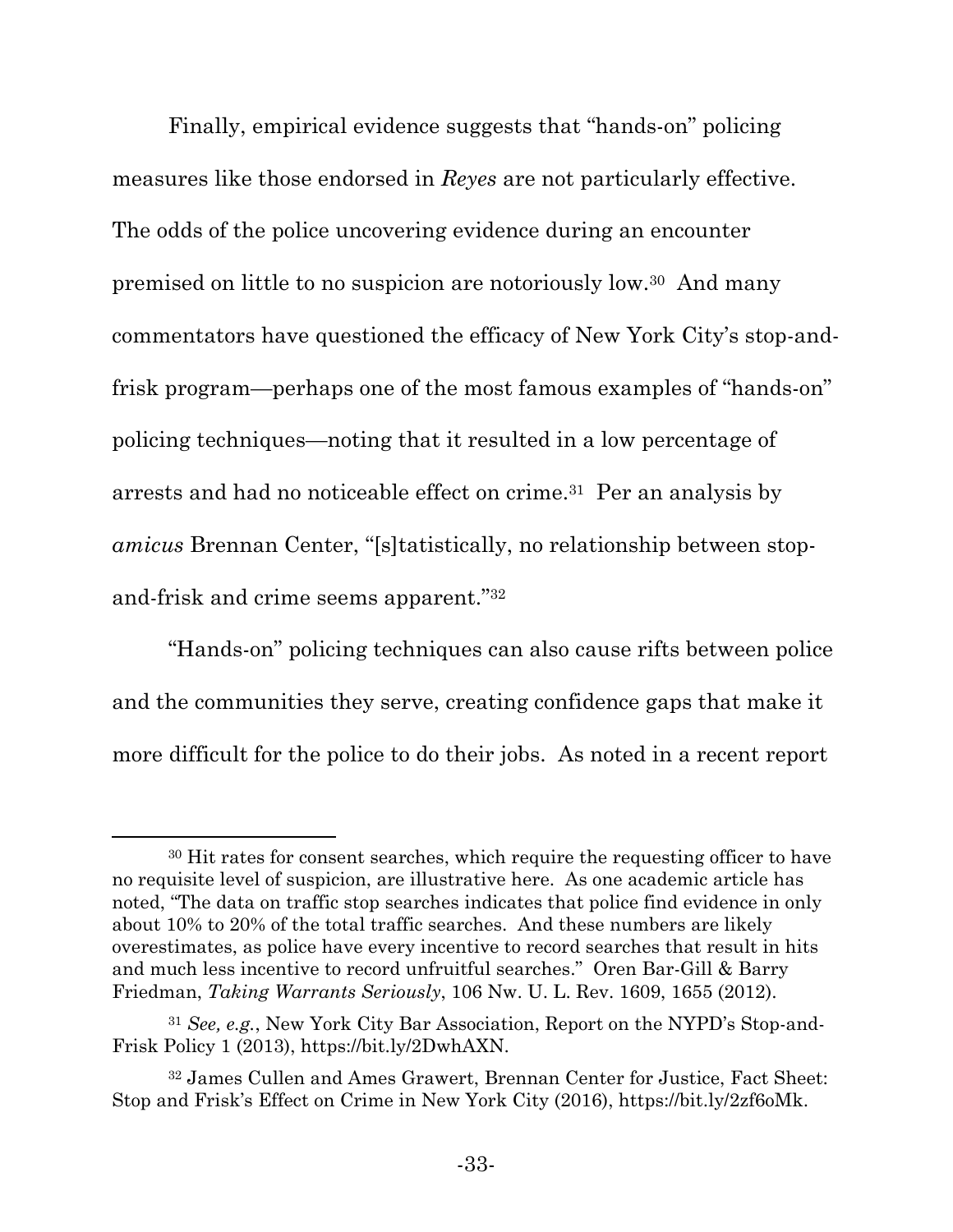by the Cato Institute, "[I]ndividuals who have less favorable opinions of the police are less likely to report a crime."33 In the same vein, a survey by the New York Civil Liberties Union found that "[n]early half . . . of respondents in heavily policed neighborhoods reported that calling police for help would actually make a situation worse, where only 16 percent of those in lightly policed areas held that view."34

Paradoxically, intrusive police questioning may even contribute to an *increase* in crime, by undermining community members' willingness to report crimes and cooperate with solving them.35 Taken together, these findings suggest that the policies endorsed by *Reyes* not only fail to effectively detect crime, they may actually decrease the efficacy of law enforcement.

<sup>33</sup> Cato Report, *supra*, at 14.

<sup>34</sup> NYCLU Report, *supra*, at 3.

<sup>35</sup> Richard Rosenfeld et al., National Institute of Justice, Assessing and Responding to the Recent Homicide Rise in the United States 13–19 (2017), https://bit.ly/2AwKiHG.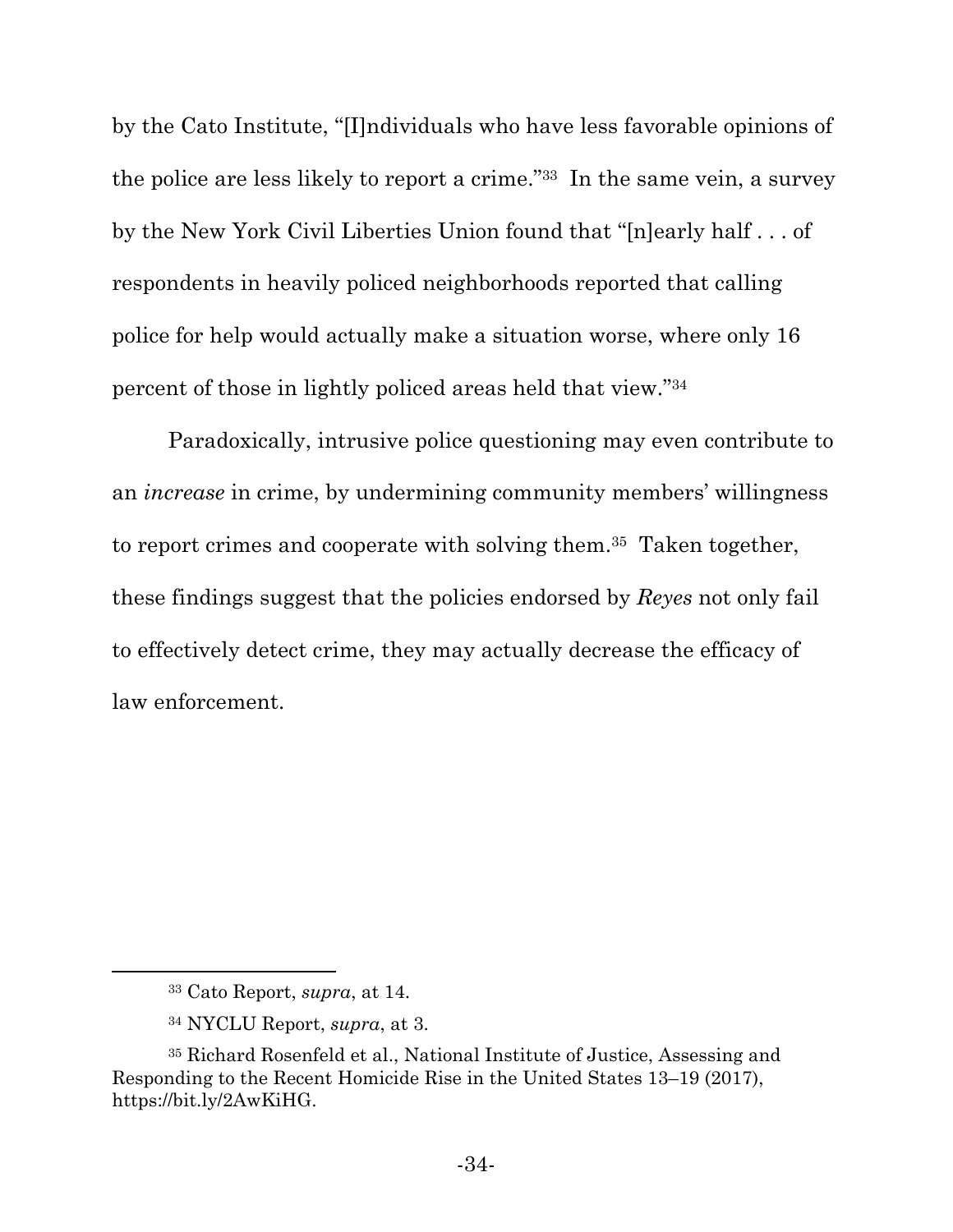#### **CONCLUSION**

"Although a court should be slow to overrule its precedents, there is little reason to avoid doing so when persuaded by the 'lessons of experience and the force of better reasoning."' *Bing,* 76 N.Y.2d at 338. This Court should overrule *Reyes* and require founded suspicion to precede a command to stop.

Dated: November 23, 2018 New York, New York

 $\tilde{\chi}$ 

Respectfully Submitted,

By:  $\bigcirc \vee \bigcirc \vee \bigcirc$ 

Scott M. Danner Daniel M. Horowitz Evan H. Stein Meredith J. Nelson HOLWELL, SHUSTER & GOLDBERG LLP 425 Lexington Avenue, 14th Floor New York, New York 10017 T: (646) 837-5151 F: (646) 837-5150 sdanner@hsgllp.com

*Counsel for amici curiae the Brennan Center for Justice at NYU School of Law and CATO Institute*